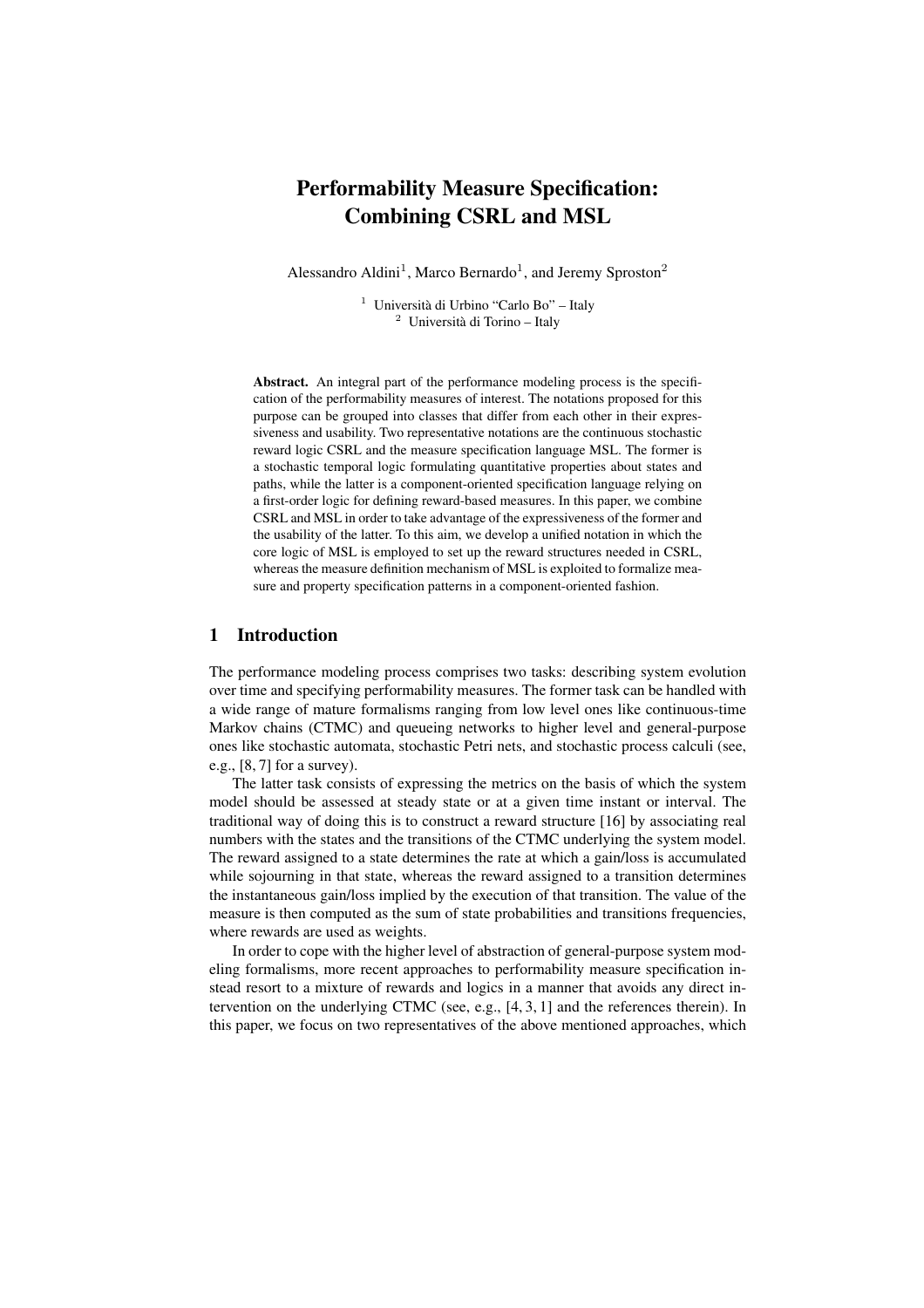are CSRL and MSL, with the aim of combining their expressiveness and usability, thus enabling the modeler to take advantage of their complementary strengths.

CSRL [4, 3] is a stochastic temporal logic suitable for expressing properties on system descriptions with an underlying CTMC semantics. These properties can be statebased, like, e.g., stating whether the steady-state probability of being in states satisfying a certain condition is in a specified relation with a given threshold, and path-based, like, e.g., stating whether the probability of observing paths satisfying a certain condition is in a specified relation with a given threshold.

MSL [1], which is composed of a core logic and a measure definition mechanism, has been conceived to support the specification of performability measures for descriptions of component-based systems with an underlying CTMC semantics. The core logic of MSL defines reward structures by assigning real numbers to states and transitions of the CTMC. Each state of the CTMC is viewed as a vector of local states representing the current behavior of the various components, and can be given a reward either directly on the basis of its constituent local states or indirectly on the basis of the activities labeling its outgoing transitions. The measure definition mechanism of MSL enhances usability by means of a component-oriented level on top of the core logic. The idea is to employ such a higher level to set up libraries of measure definitions that are provided by performability experts, which could then be exploited by nonexperts too.

Both MSL and CSRL suffer from some limitations. On the one hand, MSL is suitable for specifying classical measures such as throughput, utilization, queue length, and response time, but it is not adequate for formulating path properties. On the other hand, CSRL requires familiarity with temporal logic and supports neither the componentoriented formalization of performability measures nor the definition of policies for stating the association of rewards to states, thus complicating the work for nonexperts.

As a solution to such drawbacks, in this paper we propose UMSL, a unified measure specification language arising from the combination of two adequate extensions of MSL and CSRL. The objective is to enable the modeler to take advantage of the usability of the former and the expressiveness of the latter in a single notation. In order to make it affordable the specification of performability measures also by nonspecialists, the development of the unified language aims at a clear separation of concerns by means of  $(i)$  a core logic for setting up both reward structures and logical formulas and  $(ii)$  a measure definition mechanism for expressing performability measures on top of the core logic.

In the remainder of this paper, we introduce finite labeled CTMCs as a reference model for the assessment of the performability of component-based systems (Sect. 2), we present the core logic of UMSL (Sect. 3), we illustrate the measure definition mechanism of UMSL, which is an extension of that of MSL (Sect. 4), and finally we provide some concluding remarks (Sect. 5).

## 2 Reference Model

According to the guidelines of [2], the description of a component-based system should comprise at least the description of the individual system component types and the description of the overall system topology. The description of a single component type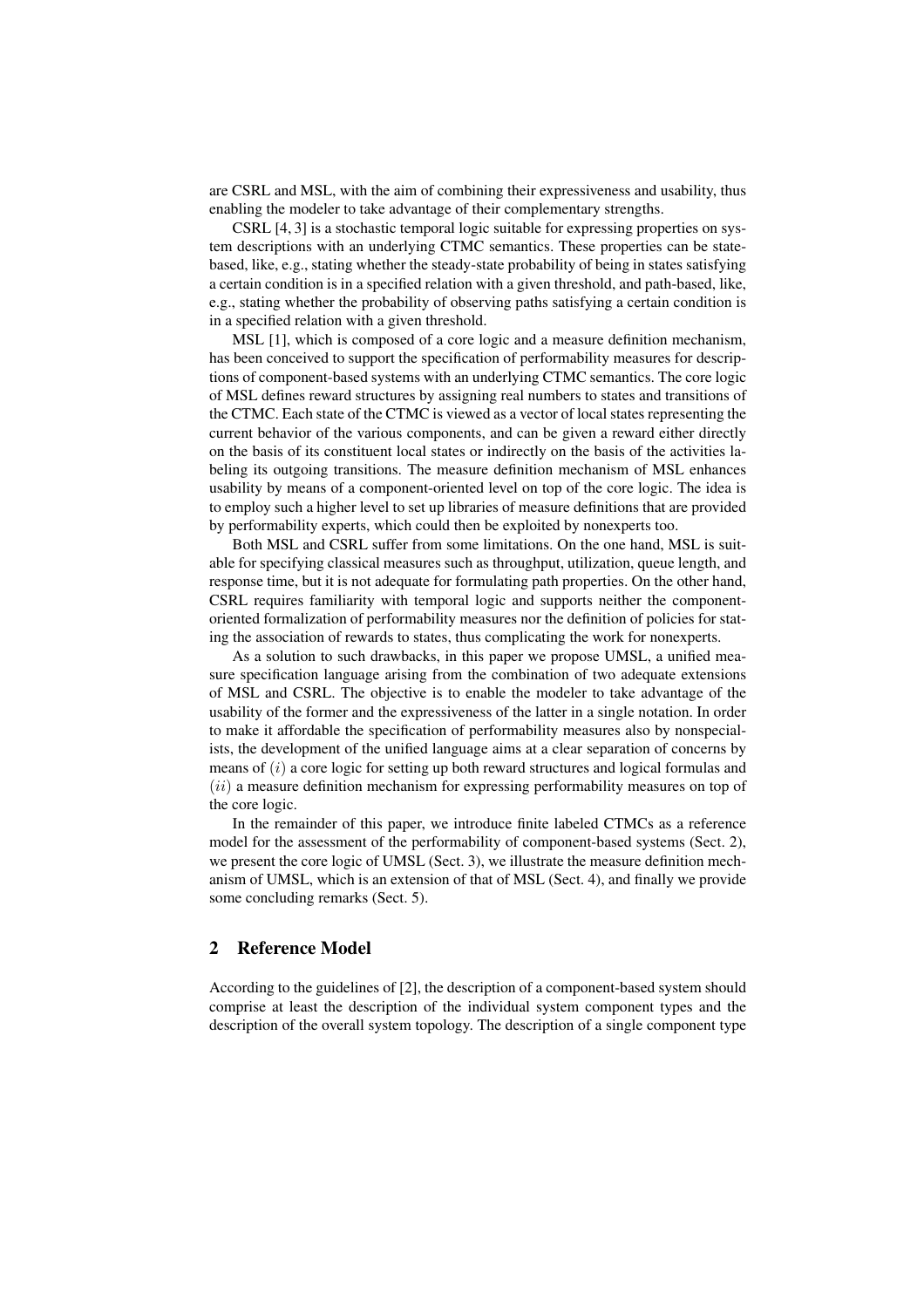should be provided by specifying at least its name, its parameters, its behavior, and its interactions. The overall behavior should express all the alternative sequences of activities that the component type can carry out – which can be formalized by means of traditional tools like automata, Petri nets, and process calculi – while the interactions are those activities used by the component type to communicate with the rest of the system.

For performability evaluation purposes, we assume that from the description of a component-based system it is possible to extract a stochastic model in the form of a CTMC. Since the overall behavior of each component can be observed through the activities that are executed, every transition of the CTMC is labeled not only with its rate  $\lambda \in \mathbb{R}_{>0}$ , but also with an action taken from a set Act. Likewise, every state of the CTMC is labeled with the vector of local states denoting the current behaviors of the  $N \in \mathbb{N}_{>0}$  components in the system, with each local state belonging to a set Loc. In this way, the stochastic model reflects the component-oriented nature of the system description. Formally, our reference model is a finite labeled CTMC:

 $\mathcal{M} = (S, T, L, N, Loc, Act)$ 

where S is a finite set of states,  $T \subseteq S \times Act \times \mathbb{R}_{>0} \times S$  is a finitely-branching actionlabeled transition relation, and  $L : S \to Loc^N$  is an injective state-labeling function.

For notational convenience,  $s \xrightarrow{a,\lambda} {}_{\mathcal{M}} s'$  denotes the transition  $(s, a, \lambda, s') \in T$  and  $L(s) = [z_1, z_2, \dots, z_N]$  the vector of local states labeling  $s \in S$ . We use the notation  $z \in s$  (resp.  $z \notin s$ ) to express that  $z = z_i$  for some  $1 \le i \le N$  (resp.  $z \ne z_i$  for all  $1 \le i \le N$ ). Moreover, we denote with  $negLoc$  (resp.  $negAct$ ) the set of negations  $\bar{z}$  (resp.  $\bar{a}$ ) of local states  $z \in Loc$  (resp. activities  $a \in Act$ ). Negation is simply a shorthand for expressing that a component is not in a given local state or cannot execute a given activity. Finally, we define predicate sat by letting:

$$
s \text{ sat } z \text{ iff } z \in s \qquad s \text{ sat } a \text{ iff } \exists \lambda \in \mathbb{R}_{>0}, s' \in S. s \xrightarrow{a, \lambda} \mathcal{M} s'
$$
  

$$
s \text{ sat } \overline{z} \text{ iff } z \notin s \qquad s \text{ sat } \overline{a} \text{ iff } \nexists \lambda \in \mathbb{R}_{>0}, s' \in S. s \xrightarrow{a, \lambda} \mathcal{M} s'
$$

which is extended to conjunctions and disjunctions of local states and activities in the expected way. As an example, we have that s sat  $z_1 \wedge z_2$  iff s sat  $z_1$  and s sat  $z_2$ .

Throughout the paper, we use  $C$  as metavariable for components,  $B$  for specific current behaviors,  $\alpha$  for activities, and the dot notation  $C.B$  (resp.  $C.\alpha$ ) to express component behaviors (resp. component activities).

*Example 1.* Let us consider as a running example a system with two identical servers  $P_1$ and  $P_2$  that process requests arriving at the system with rate  $\lambda \in \mathbb{R}_{>0}$ . When a request finds both servers busy, it must immediately leave the system; i.e., no buffer is present. When a request finds both servers idle, it has the same probability to be accepted by the two servers. The two servers process incoming requests at rates  $\mu_1, \mu_2 \in \mathbb{R}_{>0}$ , respectively. They can also fail with rates  $\chi_1, \chi_2 \in \mathbb{R}_{>0}$ , respectively, and are then repaired with rates  $\varrho_1, \varrho_2 \in \mathbb{R}_{>0}$ , respectively.

Assuming that the arrival process has a single local state –  $Arrivals$  – and that each server has three local states –  $Idle$ ,  $Busy$ , and  $Failed$  – the labeled CTMC underlying this system is as shown in Fig. 1, with the initial state being the leftmost one. For instance, the label  $P_1$ . *Idle* in the initial state denotes that server  $P_1$  is initially idle.  $\blacksquare$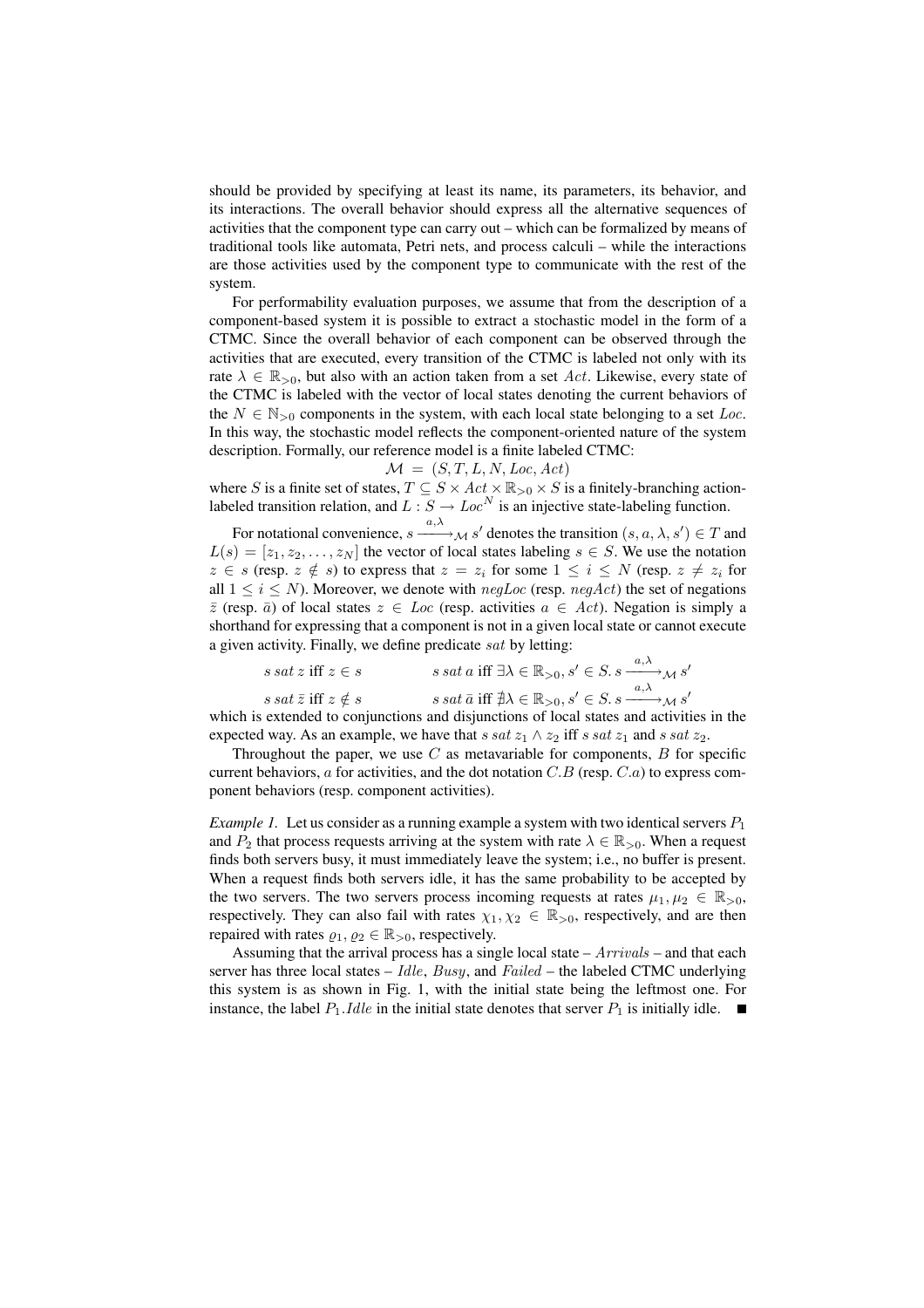

Fig. 1. Labeled CTMC for the running example

# 3 Core Logic of UMSL

In order to complement the expressiveness of CSRL with the capability of MSL of defining reward structures, in this section we combine the two formalisms into a single logic that will be the core of UMSL. First, we define an extension of MSL (Sect. 3.1) and an extension of CSRL (Sect. 3.2), then we show how they are combined (Sect. 3.3).

#### 3.1 Extending MSL Parameterization

Each formula of the core logic of MSL is a first-order predicate parameterized with respect to a set of local states or activities that contribute to the value of a performability measure [1]. The role of the predicate is to specify how the contributions are combined to set the reward gained while sojourning in each state. In order to generalize the parameterization mechanism, we introduce an extension of MSL, called dnfMSL, in which each predicate is defined with respect to a set of groups of local states or activities expressed in disjunctive normal form for the sake of uniform treatment and usability.

The set *dnfLoc* of disjunctive normal forms on local states comprises elements like:

$$
Z = (z_{1,1} \wedge \ldots \wedge z_{1,m_1}) \vee \ldots \vee (z_{n,1} \wedge \ldots \wedge z_{n,m_n})
$$

which, to hide connectives to nonexperts, can be abbreviated with  $Z = \{Z_1, \ldots, Z_n\}$ , where  $Z_i = \{z_{i,1}, \ldots, z_{i,m_i}\}\$  and each literal  $z_{i,j}$  occurring in conjunct  $Z_i$  is either a local state or the negation of a local state. In practice, conjunction expresses that a certain group of local states is needed for a state to gain a reward, while disjunction establishes that alternative conjuncts may contribute to assign a reward to the state.

Similarly, the set  $dnfAct$  of disjunctive normal forms on activities comprises elements such as:

$$
A = (a_{1,1} \wedge \ldots \wedge a_{1,m_1}) \vee \ldots \vee (a_{n,1} \wedge \ldots \wedge a_{n,m_n})
$$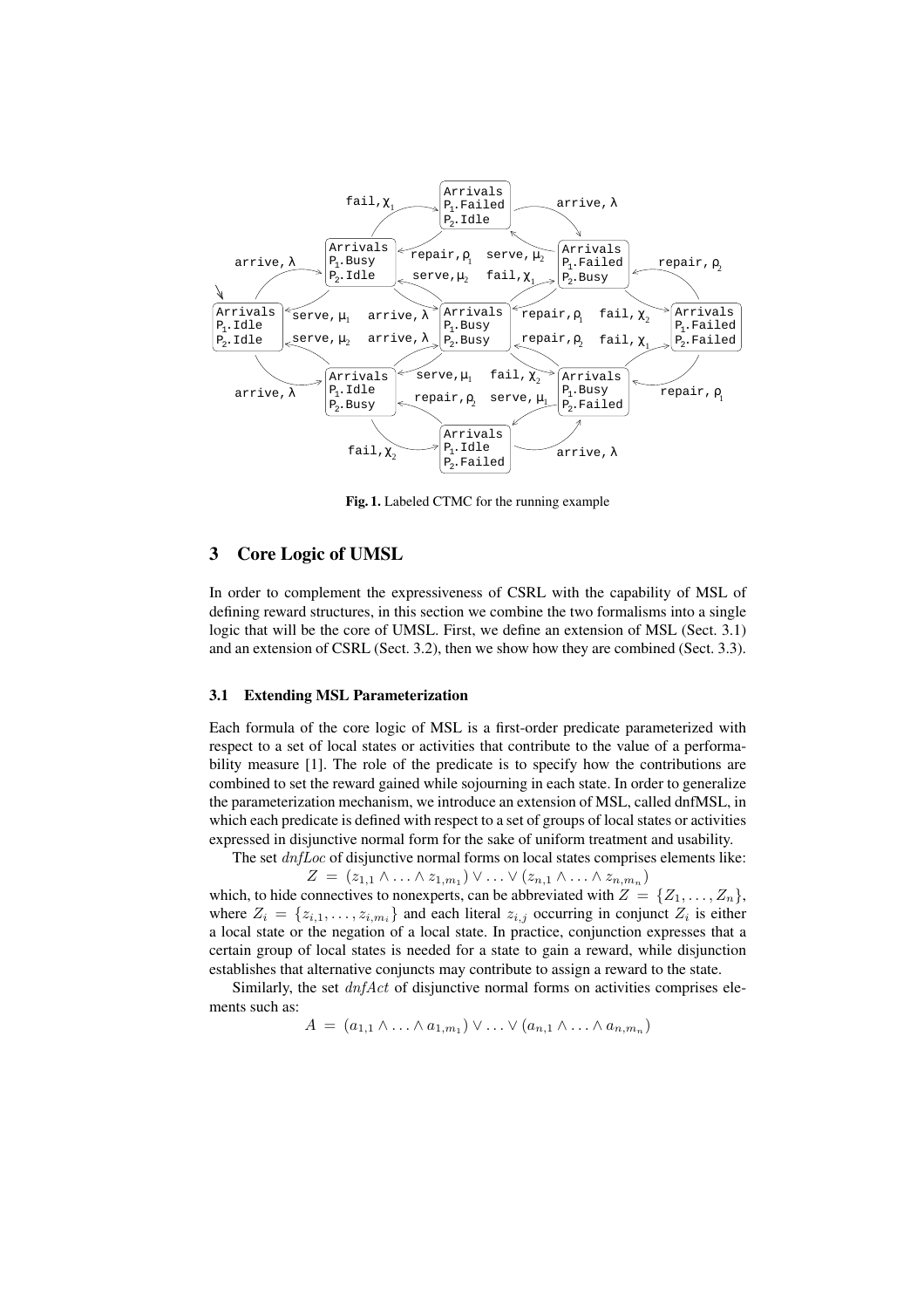which can be abbreviated with  $A = \{A_1, \ldots, A_n\}$ , where  $A_i = \{a_{i,1}, \ldots, a_{i,m_i}\}$  and each literal  $a_{i,j}$  occurring in  $A_i$  is either an activity or the negation of an activity.

We note that the use of conjunction constitutes a novelty with respect to the parameterization mechanism of [1] that enhances the expressive power. The case  $m_i = 1$  for all  $1 \leq i \leq n$ , in which each conjunct is a singleton, corresponds to an original set parameter for MSL formulas of [1].

We now define four formula schemas that specify the way in which the contributions provided by each element in the set parameter are combined to establish a reward. These formulas arise from the combination of the type of elements forming the set parameter (local states or activities) with the fact that each (or only one) conjunct in the set parameter that is satisfied contributes to the reward. The predicates and functions that will be used subsequently are as follows:

- eq : ℝ × ℝ → {true, false} such that:<br>  $eq(x, y) = \begin{cases} \text{true} & \text{if } x = y \\ \text{false} & \text{otherwise} \end{cases}$ false otherwise

- state\_rew :  $S \to \mathbb{R}$  such that state\_rew(s) is the reward accumulated while sojourning in state s due to either local states of s or activities enabled by s.
- lstate\_rew : Loc∪negLoc  $\rightarrow \mathbb{R}$  such that lstate\_rew(z) is the reward contribution given by local state z and *lstate\_rew*( $\overline{z}$ ) is the reward contribution given by the negation of local state  $\bar{z}$ .
- $act\_rew$ :  $Act$  ∪  $negAct$  → ℝ such that  $act\_rew(a)$  is the reward contribution given by activity a and  $act\_rew(\bar{a})$  is the reward contribution given by the negation of activity  $\bar{a}$ .

The values  $\textit{lstate\_rew}(\_)$  and  $\textit{act\_rew}(\_)$  should be defined by the modeler depending on the measure of interest: in Sect. 4, we will show how to make such an assignment as transparent as possible. Then, each of the following formula schemas states that for a given set parameter the reward  $state\_rew( )$  results from a specific combination of the contributions provided by local states or activities occurring in the set parameter.

The first formula schema assigns to  $s \in S$  a direct state reward, to which all the conjuncts of local states in a set  $Z$  that are satisfied by  $s$  contribute in an additive way. The contribution of each conjunct  $Z_i \in \mathbb{Z}$  that is satisfied is obtained by combining the rewards associated with the literals occurring in  $Z_i$  through a function  $af: 2^{\mathbb{R}} \to \mathbb{R}$  – like, e.g., sum, min, max, and avg – taken from a set  $AF$  of associative and commutative arithmetical functions. The first formula schema asserts the following for each  $s \in S$ :

 $eq(state\_rew(s), sum\_lstate\_contrib(s, Z, af))$ 

where Z and af are given and sum lstate contrib :  $S \times dnfLoc \times AF \rightarrow \mathbb{R}$  is such that:<br>
sum lstate contrib(s, Z, af) =  $\sum$  af {| lstate rew(z) | z  $\in Z_i$  }  $Z_i{\in}Z$  s.t. s sat  $Z_i$  $af\{\left| \text{lstate\_rew}(z) \right| z \in Z_i \}$ 

which is zero if there is no  $Z_i \in Z$  satisfied by s.

The second formula schema assigns to  $s \in S$  a direct state reward, to which only one among the conjuncts of local states in a set  $Z$  that are satisfied by  $s$  contributes. The contribution is selected among the contributions of those conjuncts by applying a function  $cf : 2^{\mathbb{R}} \to \mathbb{R}$  – like, e.g., max and min – taken from a set CF of choice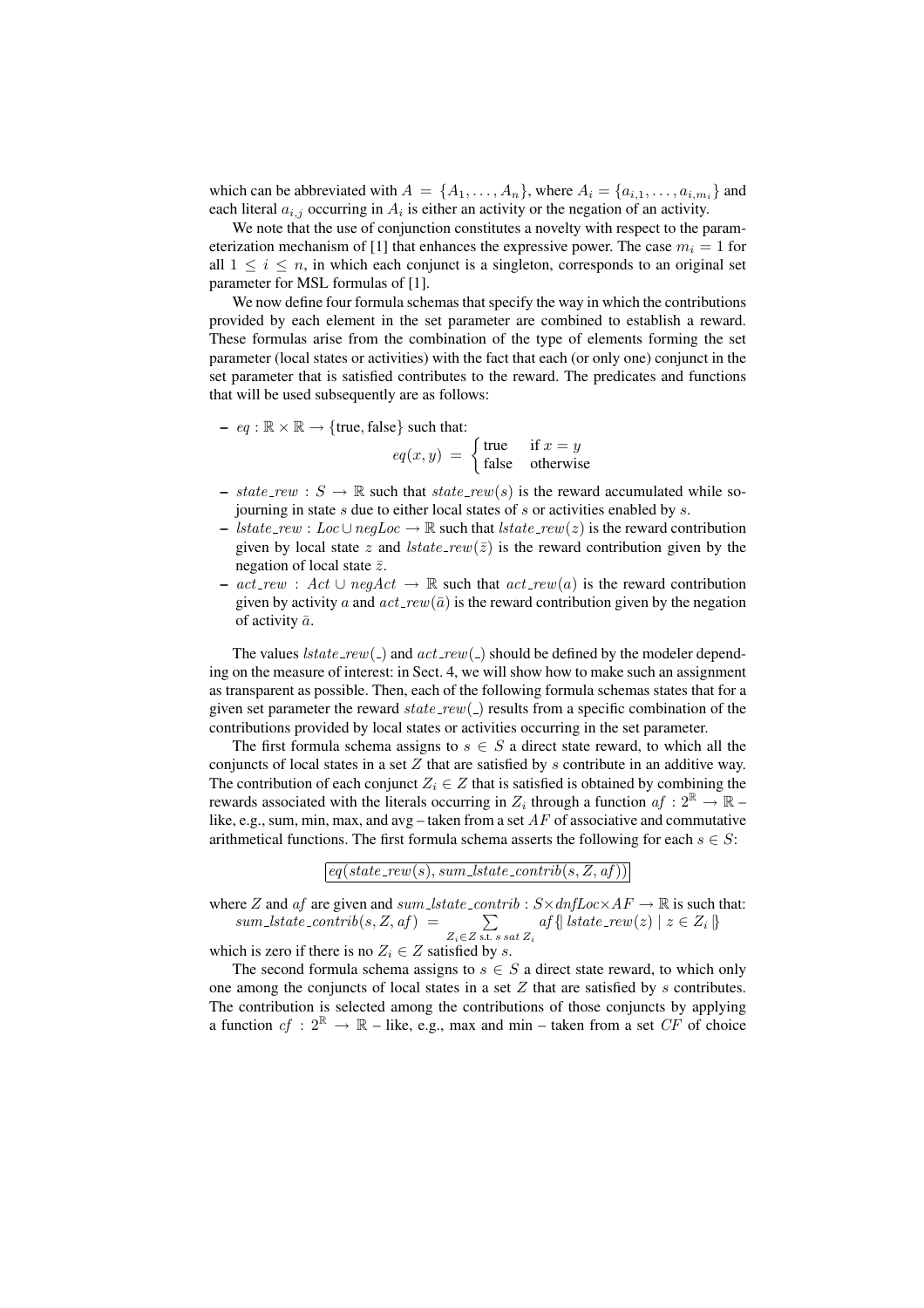functions; i.e.,  $cf(\emptyset) = 0$  and  $cf({x_1, \ldots, x_n}) \in {x_1, \ldots, x_n}$  for all  $n \in \mathbb{N}_{>0}$ . Formally, the second formula schema asserts the following for each  $s \in S$ :

$$
\boxed{eq(state\_rew(s), choose\_lstate\_contrib(s, Z, af, cf))}
$$

where cf is given too and choose lstate contrib :  $S \times \text{dnfLoc} \times AF \times CF \rightarrow \mathbb{R}$  is such that:

 $choose\_state\_contrib(s, Z, af, cf) = cf$  $\begin{aligned} cf \ z_i \in Z \text{ s.t. } s \, sat \, Z_i \end{aligned}$   $\{ \}$   $| \{ state\_rew(z) \mid z \in Z_i \}$ 

The third formula schema assigns to  $s \in S$  an indirect state reward, to which all the conjuncts of activities in a set  $A$  that are satisfied by  $s$  contribute in an additive way. Formally, the third formula schema asserts the following for each  $s \in S$ :

 $\overline{eq(state\_rew(s), sum\_act\_contrib(s, A, af))}$ 

where A and af are given and sum\_act\_contrib :  $S \times dnfAct \times AF \rightarrow \mathbb{R}$  is such that: A and af are given and sum\_act\_contri<br>sum\_act\_contrib(s, A, af) =  $\sum$  $A_i \in A$  s.t. s sat  $A_i$  $af\{ \text{ } act\_rew(a) \mid a \in A_i \}$ 

which is zero if there is no  $A_i \in A$  satisfied by s.

The fourth formula schema assigns to  $s \in S$  an indirect state reward, to which only one among the conjuncts of activities in a set  $A$  that are satisfied by  $s$  contributes. Formally, the fourth formula schema asserts the following for each  $s \in S$ :

 $\lceil eq(state\_rew(s), choose\_act\_contrib(s, A, af, cf)) \rceil$ 

where cf is given too and choose\_act\_contrib:  $S \times dnfAct \times AF \times CF \rightarrow \mathbb{R}$  is such that:  $choose\_act\_contrib(s, A, af, cf) = ct$  $\begin{aligned} cf \quad af \{ \text{act\_rew}(a) \mid a \in A_i \} \ A_i \in A \text{ s.t. } s \text{ sat } A_i \end{aligned}$ 

*Example 2.* The system throughput for the running example can be determined by assigning to each state an indirect state reward obtained by summing up the rates of the serve activities enabled in that state, as shown by this formula of the third schema:  $eq(state\_rew(s), sum\_act\_contrib(s, \{P_1.serve\}, \{P_2.serve\}\}, sum)$ 

with  $act\_rew(P_i.serve) = \mu_i$  for  $i = 1, 2$ . It is also possible to define the same measure by using direct state rewards as in the following formula of the first schema:

 $eq(state\_rew(s), sum\_lstate\_contrib(s, \{P_1.Busy\}, \{P_2.Busy\}\}, sum)$ with  $\textit{lstate\_rew}(P_i. \textit{Busy}) = \mu_i \text{ for } i = 1, 2.$ 

The system utilization can be specified by assigning to each state a unitary reward if the state includes at least one server in the  $Busy$  local state, as specified by the following formula of the second schema:

 $eq(state\_rew(s), choose\_lstate\_contrib(s, \{P_1.Busy\}, \{P_2.Busy\}\}, \min, \min))$ with  $\text{lstate\_rew}(P_i \text{.} \text{Busy}) = 1$  for  $i = 1, 2$ .

As a variant of the previous measure, consider the utilization of server  $P_1$  whenever server  $P_2$  is not in the busy state, which can be defined as follows:

 $eq(state\_rew(s), choose\_lstate\_contrib(s, Z, min, min))$ 

with  $Z = \{\{P_1.Busy, P_2. \text{Idle}\}, \{P_1.Busy, P_2. \text{Failed}\}\}, \text{lstate\_rew}(P_1.Busy) = 1,$ and  $\textit{lstate\_rew}(P_2.\textit{Failed}) = \textit{lstate\_rew}(P_2.\textit{Idle}) = 1$ . Alternatively, by using negation we have  $Z = \{ \{P_1.Busy, \overline{P_2.Busy} \} \}$  and  $lstate\_rew(\overline{P_2.Busy}) = 1$ .

We conclude by noting that, as done in [1], analogous formula schemas could be easily included in dnfMSL that assign rewards to transitions rather than states. However, they would not enhance the expressiveness of the logic.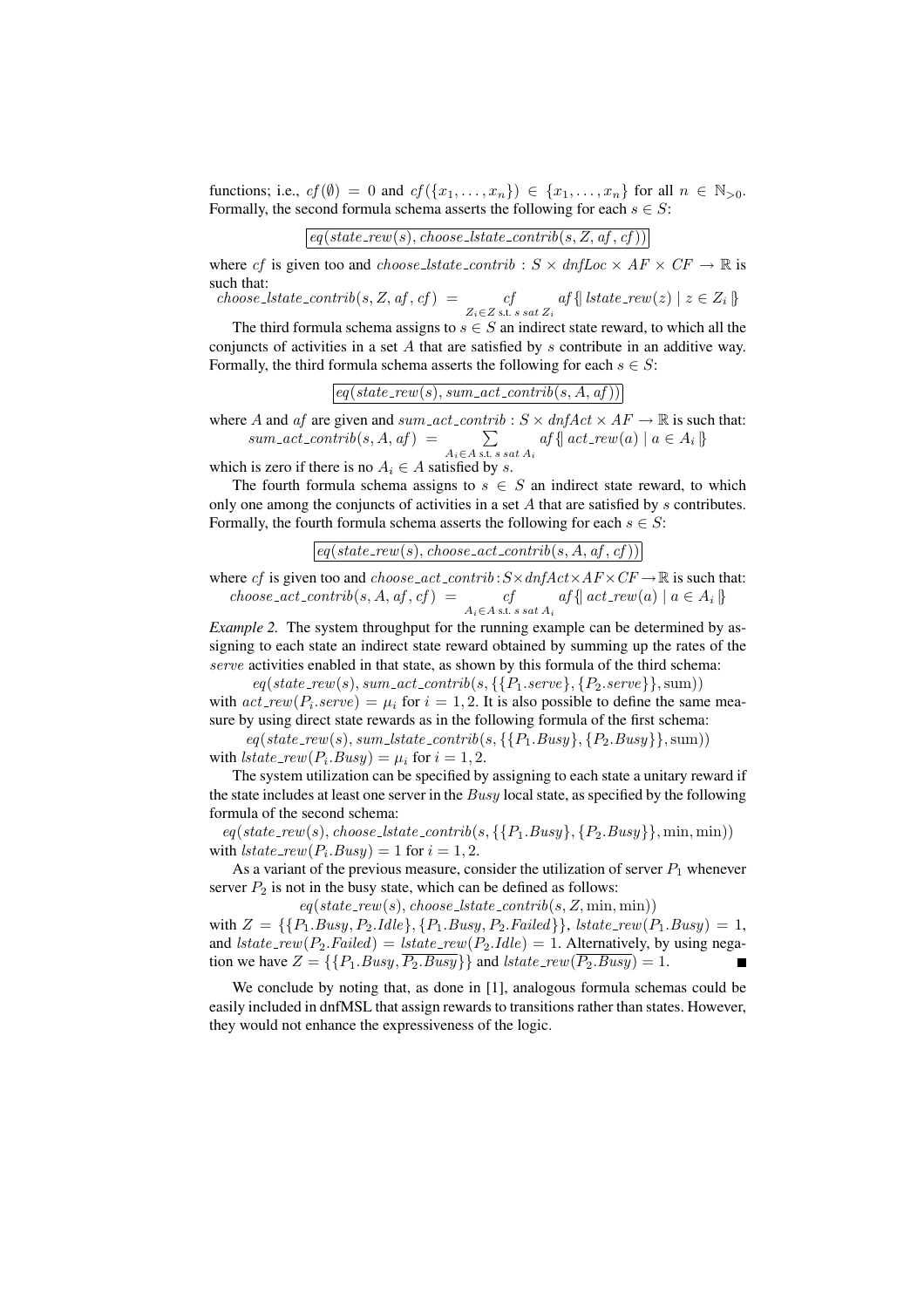#### 3.2 Extending CSRL with Actions

The stochastic temporal logic CSRL expresses both state properties and path properties based on conditions over the states traversed along a path [4, 3]. In an action-based, component-oriented setting, it is convenient to extend the temporal operators of CSRL with actions. The resulting action-based logic, which we call aCSRL, is actually a combination of CSRL and aCSL [14]. In contrast to aCSL, in aCSRL we allow reference to states. As in CSRL, the syntax of aCSRL features bounds on both the time and the reward accumulated along a path, while, as in aCSL, the syntax of aCSRL can make reference to actions exhibited along the path.

The syntax of the state formulas of aCSRL is as follows:

$$
\varPhi\ ::=\ Z\mid A\mid \varPhi\wedge \varPhi\mid\neg\varPhi\mid \mathcal{S}_{\bowtie p}(\varPhi)\mid \mathcal{P}_{\bowtie p}(\varphi)\mid \mathcal{E}_{J}(\varPhi)\mid \mathcal{E}_{J}^{t}(\varPhi)\mid \mathcal{C}_{J}^{I}(\varPhi)\mid
$$

where  $Z \in dnfLoc$  is a disjunctive normal form on local states,  $A \in dnfAct$  is a disjunctive normal form on activities,  $\bowtie \in \{<,\leq, \geq, >\}$  is a comparison operator,  $p \in \mathbb{R}_{[0,1]}$  is a probability,  $t \in \mathbb{R}_{\geq 0}$  is a time value, I is an interval of time values, J is an interval of real-valued rewards, and  $\varphi$  is a path formula (see below).

State formulas are built from: disjunctive normal forms on local states or activities; logical conjunction and negation; the steady-state operator  $\mathcal{S}_{\bowtie p}(\Phi)$ , which establishes whether the steady-state probability of being in states that satisfy  $\Phi$  is in relation  $\bowtie$ with the threshold p; the probabilistic operator  $\mathcal{P}_{\bowtie p}(\varphi)$ , which establishes whether the probability of taking paths that satisfy  $\varphi$  is in relation  $\bowtie$  with the threshold p; and the expected reward operators  $\mathcal{E}_J(\Phi)$ ,  $\mathcal{E}_J^t(\Phi)$ , and  $\mathcal{C}_J^I(\Phi)$  [4, 3], which establish whether the reward accumulated at steady state or at a given time instant  $t$  or interval  $I$  while sojourning in states that satisfy a certain state formula  $\Phi$  is in interval J.

*Example 3.* The formula  $\mathcal{E}_{[0,7]}(P_1, Failed)$  is true in a state if the expected reward accumulated in the long run in states in which  $P_1$ . Failed holds is not greater than 7. The formula  $\mathcal{E}_{[2,5]}^{10}(P_2, Busy)$  is true in a state if the expected reward accumulated at time 10 in states in which  $P_2.Busy$  holds is between 2 and 5. The formula  $\mathcal{C}_{[8,\infty)}^{[0,15]}$  $\frac{[0,15]}{[8,\infty)}$ (true) is true in a state if the expected reward accumulated before 15 time units is at least 8.  $\blacksquare$ 

The syntax of path formulas is as follows:

$$
\varphi\ ::=\ \Phi_{\mathcal{A}}U_{
$$

where  $A, A_1, A_2 \subseteq Act$  are sets of actions,  $t \in \mathbb{R}_{\geq 0} \cup \{\infty\}$  is a time value, and  $r \in \mathbb{R} \cup \{\infty\}$  is a reward value.

The until formula  $\Phi_1 A U_{\leq r}^{\leq t} \Phi_2$  is satisfied by an execution path if the path visits a state satisfying  $\Phi_2$  within t time units, while accumulating at most r reward, and visits states satisfying  $\Phi_1$  while performing only actions in A until that point. Similarly, the until formula  $\Phi_1$   $\mathcal{A}_1$   $U<\tau$   $\mathcal{A}_2$   $\Phi_2$  is satisfied by a path if the path visits a state satisfying  $\Phi_2$  within t time units, while accumulating at most r reward, after performing an action in  $A_2$ , and visits states satisfying  $\Phi_1$  while performing only actions in  $A_1$  until that point. Note that a path satisfying  $\Phi_1|_{\mathcal{A}_1} U_{\leq r}^{\leq t} |_{\mathcal{A}_2} \Phi_2$  actually makes a transition to a state satisfying  $\Phi_2$ , whereas this is not required in the case of  $\Phi_1$   $\mathcal{A}U_{\leq r}^{\leq t}$   $\Phi_2$  (if the initial state of the path satisfies  $\Phi_2$ ).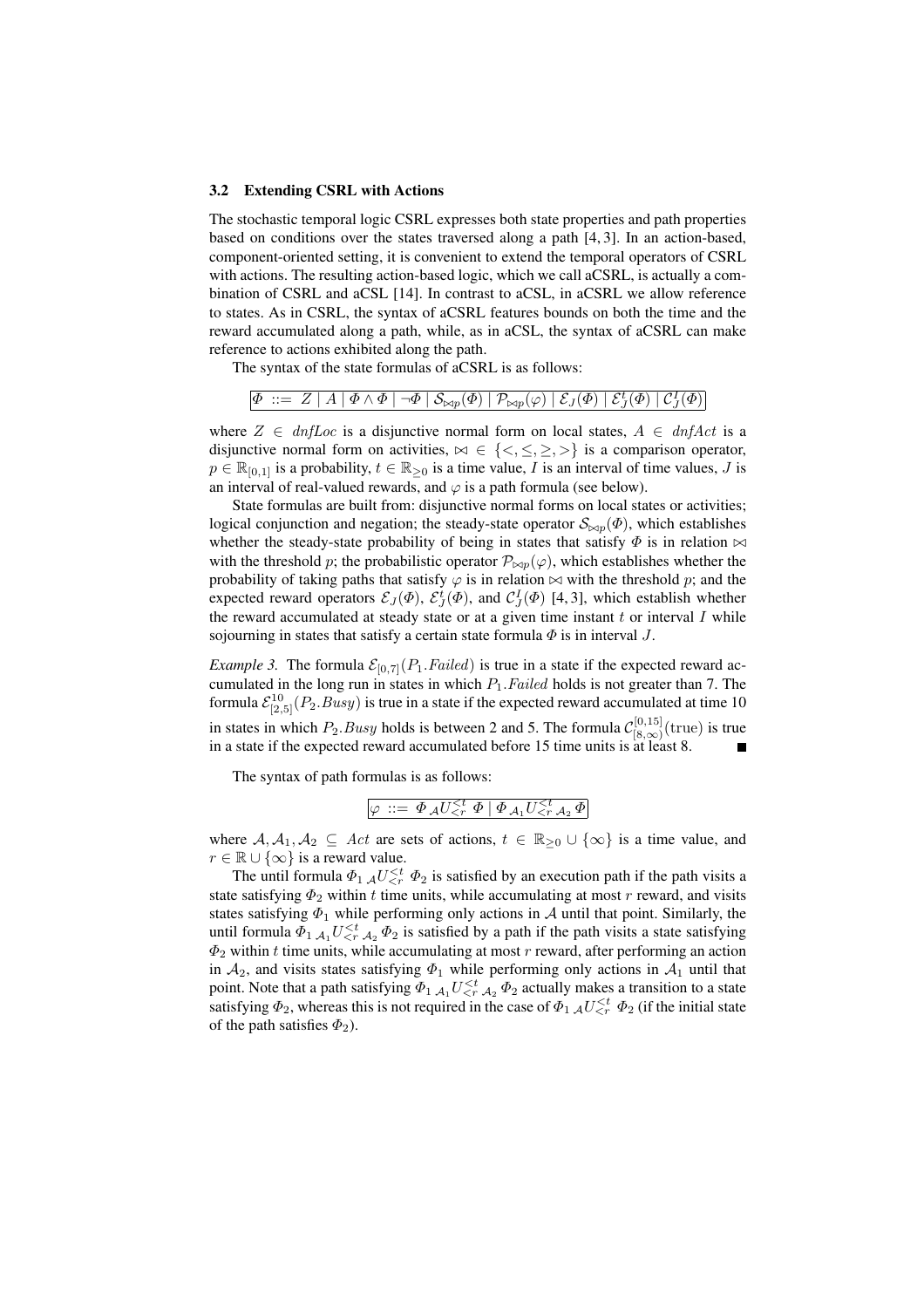*Example 4.* The formula  $P_{\leq 0.02}((P_1. \text{Idle} \vee P_1. \text{Busy}) A_{\leq 7}^{30}$   $_{\{fail\}} P_1. \text{Failed})$  is true in a state if, with probability at most 0.02, there is a point along the path at which the state property  $P_1$ . Failed holds directly after performing any fail action, at which no more than 30 time units have elapsed and at most 7 units of reward have been accumulated, and for which  $P_1$ .*Idle*  $\vee P_1$ .*Busy* holds at all preceding points, and the actions in  $A = \{arrive, serve, repair\}$  are the only actions seen on the path before the action fail. Intuitively, the formula establishes whether certain conditions are met whenever along the path server  $P_1$  fails for the first time (note that  $P_1$ .*Idle*  $\vee$   $P_1$ *.Busy* could be replaced by  $\neg P_1$ . Failed).

We restrict our attention to until formulas featuring upper bounds on time and accumulated rewards for simplicity (note that aCSL has been presented only with respect to upper bounds on time in [14], and that practical techniques for model-checking CSRL formulas feature upper bounds only in [3]).

Before presenting the semantics of aCSRL with respect to the reference model  $\mathcal{M} =$  $(S, T, L, N, Loc, Act)$ , we introduce some notation. For each state  $s \in S$ , we let the exit rate of s be defined by  $E(s) = \sum \{ \mid \lambda \in \mathbb{R}_{>0} \mid s \xrightarrow{a,\lambda} s' \}$ . A state s is called absorbing if and only if  $E(s) = 0$ . If  $s \xrightarrow{a,\lambda} M s'$  and  $t \in \mathbb{R}_{\geq 0}$ , then we say that there exists a step of duration t from state s to state s' with action a, denoted by  $s \stackrel{a,t}{\longrightarrow} s'$ . An infinite path is a sequence  $s_0 \xrightarrow{a_0,t_0} s_1 \xrightarrow{a_1,t_1} \cdots$  of steps. A finite path is a sequence  $s_0 \xrightarrow{a_0, t_0} s_1 \xrightarrow{a_1, t_1} \cdots \xrightarrow{a_{n-1}, t_{n-1}} s_n$  of steps such that  $s_n$  is absorbing.

Let Path<sup>M</sup> be the set of paths of M and let  $Path^{\mathcal{M}}(s)$  be the subset of paths that commence in state s. For any state  $s \in S$ , let  $Prob<sub>s</sub><sup>M</sup>$  denote the probability measure over the measurable subsets of  $Path^{\mathcal{M}}(s)$  [5]. For any infinite path  $\omega = s_0 \xrightarrow{a_0, t_0}$  $s_1 \xrightarrow{a_1, t_1} \cdots$  and any  $i \in \mathbb{N}$ , let  $\omega(i) = s_i$ , the  $(i + 1)$ st state of  $\omega$ , let  $\delta(\omega, i) = t_i$ , and, for  $t \in \mathbb{R}_{\geq 0}$  and i the smallest index such that  $t \leq \sum_{j=0}^{i} t_j$ , let  $\omega \mathbb{Q} t = \omega(i)$ . For  $A \subseteq Act$ , let  $s_i \stackrel{A}{\longrightarrow} s_{i+1}$  be a predicate which is true if and only if  $a_i \in A$ . For any finite path  $\omega = s_0 \xrightarrow{a_0, t_0} s_1 \xrightarrow{a_1, t_1} \cdots \xrightarrow{a_{l-1}, t_{l-1}} s_l$ , the state  $\omega(i)$  and duration  $\delta(\omega, i)$ are defined only if  $i \leq l$ , and are defined as in the infinite-path case (apart from  $\delta(\omega, l)$ , which equals  $\infty$ ). Furthermore, for  $t \ge \sum_{j=0}^{l-1} t_j$ , let  $\omega \mathfrak{D}t = \omega(l)$ ; otherwise,  $\omega \mathfrak{D}t$  is defined as in the infinite-path case. Similarly, predicates of the form  $s_i \stackrel{A}{\longrightarrow} s_{i+1}$  are defined only if  $i < l$ , and are defined as in the infinite-path case.

A transient probability is the probability of being in a certain state  $s'$  at time t given an initial state s. In the model-checking context, we can express a transient probability in terms of paths as  $\pi^{\mathcal{M}}(s, s', t) = Prob_s^{\mathcal{M}}\{\omega \in Path^{\mathcal{M}}(\hat{s}) \mid \omega \mathbb{Q}t = s'\}.$  The steadystate probabilities are used to refer to the long-run average probability of the CTMC being in a state, and are defined by  $\pi^{\mathcal{M}}(s, s') = \lim_{t \to \infty} \pi^{\mathcal{M}}(s, s', t)$ . For  $S' \subseteq S$ , let being in a state, and are defined by  $\pi^{\bullet\bullet}(s,s') = \min_{t\to\infty} \pi^{\bullet\bullet}(s,s',t)$ . For  $\pi^{\mathcal{M}}(s,S',t) = \sum_{s'\in S'} \pi^{\mathcal{M}}(s,s',t)$  and  $\pi^{\mathcal{M}}(s,S') = \sum_{s'\in S'} \pi^{\mathcal{M}}(s,s')$ .

Given a reward structure  $\rho : S \to \mathbb{R}$ , let the instantaneous reward  $\rho^{\mathcal{M}}(s, s', t) =$  $\pi^{\mathcal{M}}(s, s', t) \cdot \rho(s')$  and the expected long-run reward  $\rho^{\mathcal{M}}(s, s') = \pi^{\mathcal{M}}(s, s') \cdot \rho(s')$ . For  $S' \subseteq S$ , let  $\rho^{\mathcal{M}}(s, S', t) = \sum_{s' \in S'} \rho^{\mathcal{M}}(s, s', t)$  and  $\rho^{\mathcal{M}}(s, S') = \sum_{s' \in S'} \rho^{\mathcal{M}}(s, s', t)$ For an infinite path  $\omega = s_0 \xrightarrow{a_0, t_0} s_1 \xrightarrow{a_1, t_1} \cdots$  and  $i \in \mathbb{N}$ , let  $\gamma(\omega, i) = t_i \cdot \rho(s_i)$ .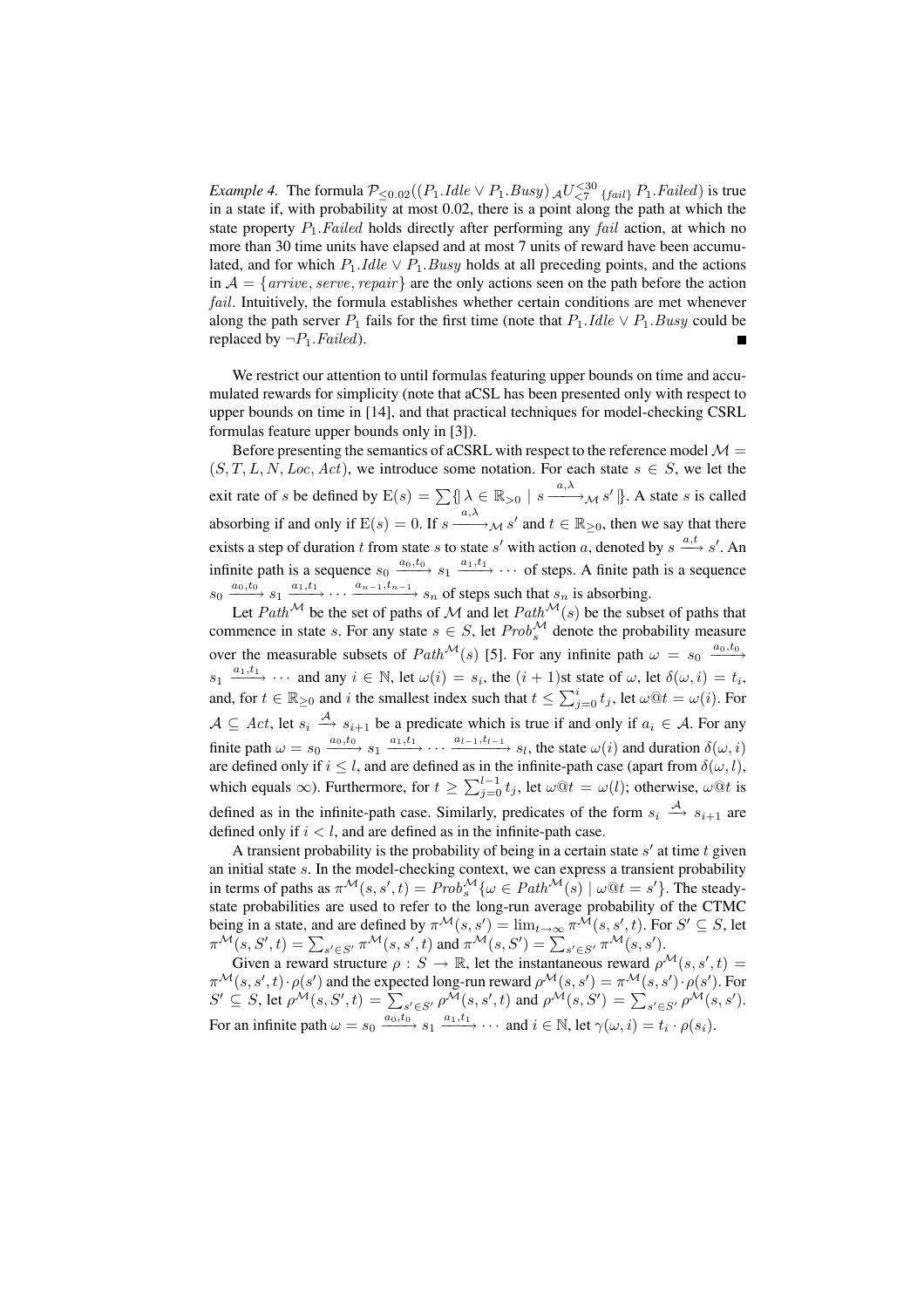| $s \models_{\mathcal{M}} Z$                                                                      | iff s sat $Z$                                                                                                                               |  |  |
|--------------------------------------------------------------------------------------------------|---------------------------------------------------------------------------------------------------------------------------------------------|--|--|
| $s \models_{\mathcal{M}} A$                                                                      | iff $s$ sat A                                                                                                                               |  |  |
| $s \models_{\mathcal{M}} \Phi_1 \wedge \Phi_2$                                                   | iff $s \models_M \Phi_1$ and $s \models_M \Phi_2$                                                                                           |  |  |
| $s \models_{\mathcal{M}} \neg \Phi$                                                              | iff $s \not\models_M \Phi$                                                                                                                  |  |  |
| $s \models_{\mathcal{M}} \mathcal{S}_{\bowtie p}(\varPhi)$                                       | iff $\pi^{\mathcal{M}}(s, \mathcal{S}at^{\mathcal{M}}(\Phi)) \bowtie p$                                                                     |  |  |
| $s \models_{\mathcal{M}} \mathcal{P}_{\bowtie p}(\varphi)$                                       | iff $Prob_s^{\mathcal{M}} \{ \omega \in Path^{\mathcal{M}} \mid \omega \models_{\mathcal{M}} \varphi \} \bowtie p$                          |  |  |
| $s \models_{\mathcal{M}} \mathcal{E}_J(\Phi)$                                                    | iff $\rho^{\mathcal{M}}(s, \mathcal{S}at^{\mathcal{M}}(\Phi)) \in J$                                                                        |  |  |
| $s \models_{\mathcal{M}} \mathcal{E}_J^t(\Phi)$                                                  | iff $\rho^{\mathcal{M}}(s, \mathcal{S}at^{\mathcal{M}}(\Phi), t) \in J$                                                                     |  |  |
| $s \models_{\mathcal{M}} \mathcal{C}_J^I(\varPhi)$                                               | iff $\int_I \rho^{\mathcal{M}}(s, \mathcal{S}at^{\mathcal{M}}(\Phi), u) du \in J$                                                           |  |  |
| $\omega \models_{\mathcal{M}} \Phi_1 \mathcal{A} U_{\leq r}^{\leq t} \Phi_2$                     | iff $\exists k \geq 0$ .                                                                                                                    |  |  |
|                                                                                                  | $(\omega(k) \models_{\mathcal{M}} \Phi_2 \wedge$                                                                                            |  |  |
|                                                                                                  | $(\forall i < k. \ \omega(i) \models_M \Phi_1 \land \omega(i) \stackrel{A}{\longrightarrow} \omega(i+1)) \land$                             |  |  |
|                                                                                                  | $t \geq \sum_{i=0}^{k-1} \delta(\omega, i) \wedge r \geq \sum_{i=0}^{k-1} \gamma(\omega, i)$                                                |  |  |
| $\omega \models_{\mathcal{M}} \Phi_{1,A_1} U_{\leq r,A_2}^{\leq t} \Phi_2$ iff $\exists k > 0$ . |                                                                                                                                             |  |  |
|                                                                                                  | $(\omega(k) \models_{\mathcal{M}} \Phi_2 \wedge$                                                                                            |  |  |
|                                                                                                  | $(\forall i < k - 1. \omega(i) \models_{\mathcal{M}} \Phi_1 \wedge \omega(i) \stackrel{\mathcal{A}_1}{\longrightarrow} \omega(i+1)) \wedge$ |  |  |
|                                                                                                  |                                                                                                                                             |  |  |
|                                                                                                  | $\omega(k-1) \models_{\mathcal{M}} \Phi_1 \wedge \omega(k-1) \xrightarrow{\mathcal{A}_2} \omega(k) \wedge$                                  |  |  |
|                                                                                                  | $t \geq \sum_{i=0}^{k-1} \delta(\omega, i) \wedge r \geq \sum_{i=0}^{k-1} \gamma(\omega, i)$                                                |  |  |
|                                                                                                  |                                                                                                                                             |  |  |
| where $Sat^{\mathcal{M}}(\Phi) = \{s \in S \mid s \models_{\mathcal{M}} \Phi\}.$                 |                                                                                                                                             |  |  |

Table 1. Semantics of aCSRL

After enriching the reference model  $M$  with a reward structure  $\rho$  on states only, the formal semantics of aCSRL is given by the satisfaction relation  $\models_M$  defined in Table 1.

#### 3.3 Intertwining aCSRL and dnfMSL

The objective of UMSL is to combine aCSRL and dnfMSL in order to join their complementary advantages. In fact, on the one hand, dnfMSL is not expressive enough to establish that a state is given a reward only if it satisfies a complex condition formalized by a temporal logic formula that includes not only logical connectives. On the other hand, aCSRL is intended to specify logical properties but it does not help the modeler to understand which rewards must be attached to every state for any occurrence of until and expected reward operators.

In order to overcome these drawbacks, we propose two different ways of combining aCSRL formulas and dnfMSL formula schemas, which result in two intertwined notations, called dnfMSL+ and aCSRL+, that constitute the core of UMSL. Formally, a formula of UMSL can be a dnfMSL+ formula schema  $\nu$  or an aCSRL+ formula  $\Phi$ , such that:

> $\nu ::= eq(state\_rew(s), sum\_lstate\_contrib_{\Phi}(s, Z, af))$  $eq(state\_rew(s), choose\_lstate\_contrib_{\Phi}(s, Z, af, cf))$  $eq(state\_rew(s), sum\_act\_contrib_{\Phi}(s, A, af))$  $eq(state\_rew(s), choose\_act\_contrib_{\Phi}(s, A, af, cf))$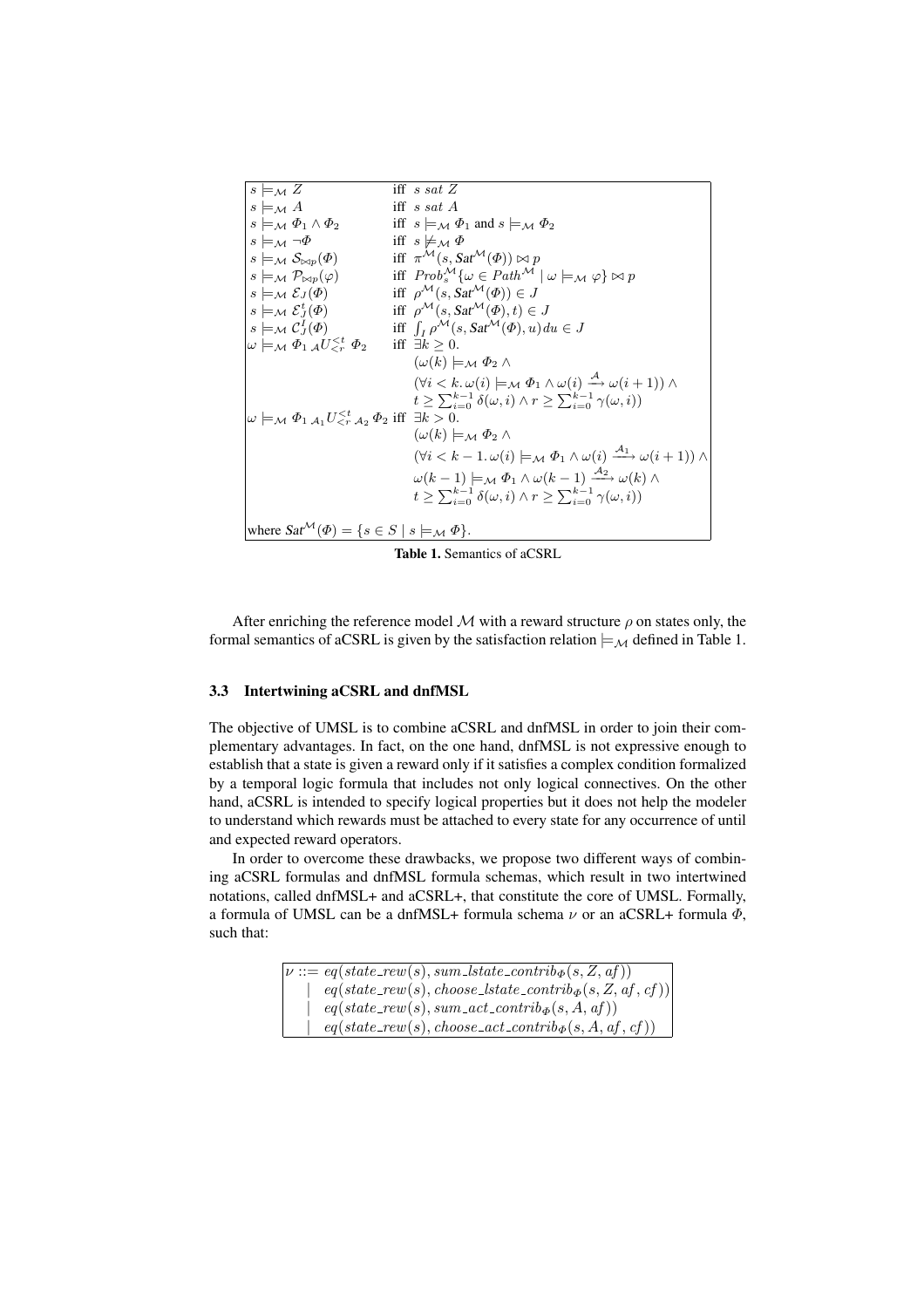where:  
\n
$$
sum\_lstate\_contrib_{\Phi}(s, Z, af) = \begin{cases} sum\_lstate\_contrib(s, Z, af) & \text{if } s \models \Phi \\ 0 & \text{otherwise} \end{cases}
$$

and with the other three functions that are defined similarly, while:

| $\boxed{\varPhi\ ::=\ Z\mid A\mid \varPhi\wedge \varPhi\mid \neg\varPhi\mid\mathcal{S}_{\bowtie p}(\varPhi)\mid \mathcal{P}_{\bowtie p}(\nu,\varphi)\mid \mathcal{E}_{J}(\nu,\varPhi)\mid \mathcal{E}_{J}^{t}(\nu,\varPhi)\mid \mathcal{C}_{J}^{I}(\nu,\varPhi)}$ |  |
|-------------------------------------------------------------------------------------------------------------------------------------------------------------------------------------------------------------------------------------------------------------------|--|
|-------------------------------------------------------------------------------------------------------------------------------------------------------------------------------------------------------------------------------------------------------------------|--|

where  $\varphi$  is a path formula and  $\nu$  provides probabilistic and reward operators with the reward structures that are needed for their interpretation.

A formula of dnfMSL+ parameterized with respect to  $\Phi$  associates with each state  $s \in S$  satisfying  $\Phi$  the reward defined by the underlying dnfMSL formula schema. Note that dnfMSL+ extends dnfMSL in a conservative way. Indeed, the dnfMSL+ formula schema  $eq(state\_rew(s), sum\_lstate\_contrib_{\Phi}(s, Z, af))$  and the dnfMSL formula schema  $eq(state\_rew(s), sum\_lstate\_contrib(s, Z, af))$  define the same reward structure whenever either  $\Phi = \text{true}$  or  $\Phi = Z$ .

A formula of aCSRL+ is an extension of a formula of aCSRL in which every subformula requiring a reward structure  $\rho$  for its interpretation is paired with a dnfMSL+ formula schema  $\nu$  defining such a reward structure. The semantics of aCSRL+ is exactly as shown in Table 1 in the case of aCSRL, with the assumption that regarding the reward structure  $\rho$  we have that  $\forall s \in S$ .  $\rho(s) = state\_rew(s)$ , where state\_rew(s) is the reward assigned to s by  $\nu$ .

*Example 5.* The formula  $\mathcal{E}_{[0.5,0.7]}(\nu, P_1.Busy \vee P_2.Busy)$ , where  $\nu$  is the dnfMSL+ formula corresponding to the third case of Ex. 2, is true in a state if the system utilization, in the long run, is in the interval [0.5, 0.7].  $\blacksquare$ 

Thanks to the way in which dnfMSL+ and aCSRL+ are defined, the core logic of UMSL allows for a controlled form of nesting according to which a formula schema of dnfMSL+ embeds a formula of aCSRL+, while in turn a formula of aCSRL+ may embed a formula schema of dnfMSL+. In this way, UMSL offers the same expressiveness as aCSRL, whose operators are fully integrated in UMSL. Moreover, as we will see in the next section, UMSL includes additional capabilities concerned with the use of nested reward structures.

#### 4 Measure Definition Mechanism of UMSL

MSL is equipped with a component-oriented measure definition mechanism built on top of the core logic for enhancing its usability [1]. In this section, we show that the same mechanism can be applied on top of dnfMSL+. Moreover, we show that it can be extended to aCSRL+ formulas so as to develop a component-oriented property definition mechanism. The combination of the two mechanisms makes the specification of UMSL formulas an easier task with respect to using CSRL, especially for people not familiar with (temporal) logics. The syntax for specifying in MSL a performability measure as a macro definition possibly parameterized with respect to a set of component-oriented arguments is as follows:

MEASURE  $\triangleleft name\triangleright (\triangleleft arguments\triangleright)$  IS  $\triangleleft body\triangleright$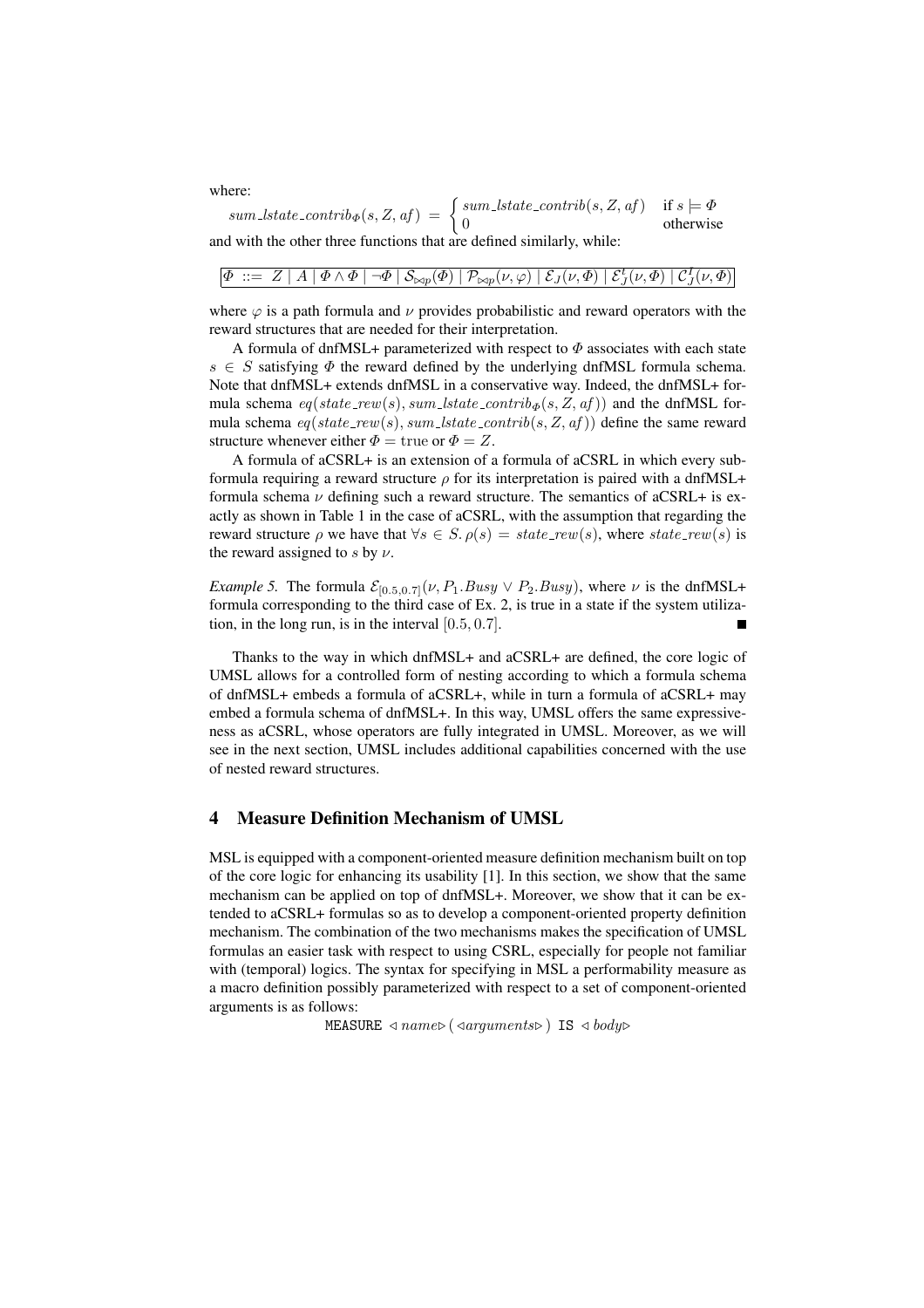The metric is given a symbolic name and is parameterized with respect to component behaviors and component activities to be used in its body, which is defined in terms of MSL core logic formulas in the case of a basic measure. Assuming that the identifier of a metric denotes the value of the metric computed on a certain finite labeled CTMC, it is then possible to define derived measures whose body comprises metric identifiers combined through the usual arithmetical operators and mathematical functions. The idea is that libraries of basic measure definitions should be provided by performability experts, which could then be exploited by nonexperts too upon defining derived measures. In any case, when the definition of a measure is available, the modeler is only asked to provide component-oriented parameters without having to consider which numbers have to be associated with which entities.

We now show how this mechanism is inherited by dnfMSL+. The syntax for defining a performability measure in UMSL is extended as follows:

|  | MEASURE $\triangleleft name \triangleright (\triangleleft arg1; arg2; arg3 \triangleright)$ IS $\triangleleft body \triangleright$ |  |
|--|------------------------------------------------------------------------------------------------------------------------------------|--|
|--|------------------------------------------------------------------------------------------------------------------------------------|--|

where the body of a basic measure is a dnfMSL+ formula schema  $\nu$ , while the arguments are divided into three parts:

–  $arg1 ::= Z | A$  $-arg2 ::= \Phi$  $-$  arg3 ::=  $\infty$  | t | [t<sub>1</sub>, t<sub>2</sub>]

The first two arguments represent the sequence of lists of component behaviors (or activities) parameterizing  $\nu$  and the aCSRL+ formula embedded in  $\nu$ , respectively. The third argument does not define the reward structure underlying the measure description. Instead, it is used for analysis purposes to specify the time at which the measure should be computed:  $\infty$  denotes steady-state analysis,  $t \in \mathbb{R}_{\geq 0}$  denotes instant-of-time analysis, and  $[t_1, t_2]$  (with  $t_1, t_2 \in \mathbb{R}_{\geq 0}$  and  $t_1 < t_2$ ) denotes interval-of-time analysis.

The definition of  $\Phi$  may be hard from the viewpoint of a modeler who is not familiar with temporal logics like aCSRL. For this reason, we now introduce a property definition mechanism on top of aCSRL+, which is inspired by the measure definition mechanism of MSL. The syntax for defining a property in UMSL is as follows:

```
PROPERTY \triangleleft</math> name<math>\triangleright</math> (4 arguments<math>\triangleright</math>) IS <math>\triangleleft</math> body<math>\triangleright</math>
```
where the body is defined as an aCSRL+ formula parameterized with respect to the arguments that are provided. Arguments are given in form of a list  $\ell$  defined as follows:

$$
\ell ::= \ell' | \ell', \ell
$$
  

$$
\ell' ::= Z | A | \infty p | t | r | I | J
$$

where  $Z$  (resp.  $A$ ) is a sequence of lists of component behaviors (resp. activities) forming disjunctive normal forms,  $p$  is a probability and  $\bowtie$  is a comparison operator used in steady-state and probabilistic operators,  $t$  (resp.  $r$ ) is a time (resp. reward) value used in path formulas, while  $I$  (resp.  $J$ ) is an interval used to specify time (resp. reward) bounds in expected reward operators.

In order to illustrate the measure definition mechanism of UMSL, let us consider three basic definitions, which will be used in the following examples.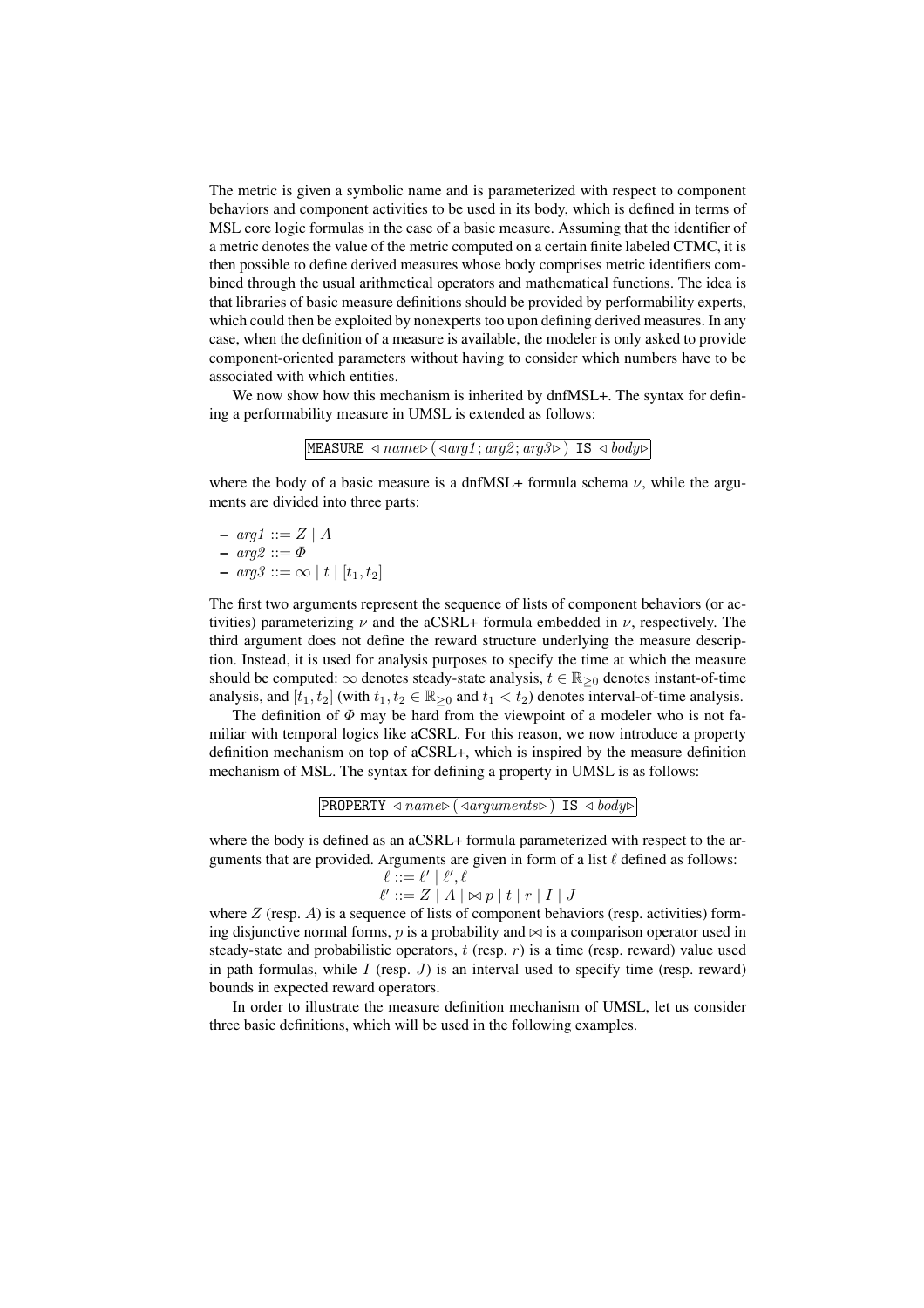The property determining whether a state satisfies a disjunctive normal form on local states  $\{Z_1, \ldots, Z_n\}$ , where  $Z_i = \{z_{i,1}, \ldots, z_{i,m_i}\}$  for all  $1 \leq i \leq n$ , can be represented by the following definition:

PROPERTY  $sat\_elem(Z_1, ..., Z_n)$  IS  $(z_{1,1} \wedge ... \wedge z_{1,m_1}) \vee ... \vee (z_{n,1} \wedge ... \wedge z_{n,m_n})$ The property that states whether the steady-state probability of being in a certain combination  $Z \in \text{dnfLoc}$  of component behaviors is less than p is given by:

**PROPERTIES** 
$$
ss\_\text{beh}(Z, < p)
$$
 **IS**  $\mathcal{S}_{< p}(Z)$ 

The property establishing whether the probability of being for the first time in the component behavior  $C.B$  by time t after having consumed at most an amount r of resources, with each unitary resource usage expressed by the execution of  $C'$ .a, is less than  $p$ , can be defined as:

PROPERTY path\_beh(C'.a, C.B, t, r, < p) IS  $\mathcal{P}_{\leq p}(\nu, \neg C.B \_{Act} U_{\leq r}^{\leq t} C.B)$ where  $\nu$  is the formula  $eq(state\_rew(s), sum\_act\_contrib_{true}(s, C'.a, sum))$  such that  $act\_rew(C'.a) = 1$ . This property generalizes Ex. 4 and emphasizes the support provided by dnfMSL+ to the definition of the reward structure needed by the interpretation of an until formula of aCSRL+.

Similar to the measure definition mechanism, assuming that the identifier of a property denotes the truth value of the corresponding aCSRL+ formula computed on a certain finite labeled CTMC, it is then possible to define derived properties whose body comprises property identifiers combined through the usual logical operators.

A property identifier can in turn be used as a macro in the definition of performability measures, in a way that masks the temporal logic formula that constitutes the body of the property. We illustrate this fact by considering two typical performance measures: system throughput and resource utilization.

As observed in Sect. 3.1, the definition of the throughput is parameterized with respect to the component activities  $C_1.a_1, \ldots, C_n.a_n$  that contribute to the throughput. We refine this definition by assuming that a side condition – expressed by an aCSRL+ formula  $\Phi$  – can be introduced to represent a guard that must be satisfied to count the activity contribution. Then the rate at which each state satisfying  $\Phi$  accumulates reward is the sum of the rates of the contributing activities that are enabled at that state. If  $\Phi$ is given a property definition prop included in a library of properties, then we have the following measure definition:

MEASURE throughput( $C_1.a_1, \ldots, C_n.a_n$ ; prop(\_); \_) IS

 $eq(state\_rew(s), sum\_act\_contrib_{prop(\_)}(s, A, sum))$ where  $A = \{\{C_1, a_1\}, \ldots, \{C_n, a_n\}\}\$  and  $act\_rew(C_i.a_i) = \lambda_i$  for all  $1 \le i \le n$  if the rate associated with  $C_i.a_i$  is  $\lambda_i$ .

*Example 6.* Given the basic measure definition  $throughput$ , the average system throughput for the running example can be determined through the following invocation:

 $throughput(P_1.serve, P_2.serve; true; \infty)$ 

which specifies the reward structure with  $act\_rew(P_i.serve) = \mu_i$  for  $i = 1, 2$ . If the contribution of a server activity must be counted only when the other server is under repair, then the invocation becomes:

 $throughput(P_1.serve, P_2.serve;$ 

$$
sat\_elem({P_1.Busy, P_2.Failed}, {P_2.Busy, P_1.Failed});\infty)
$$

 $\blacksquare$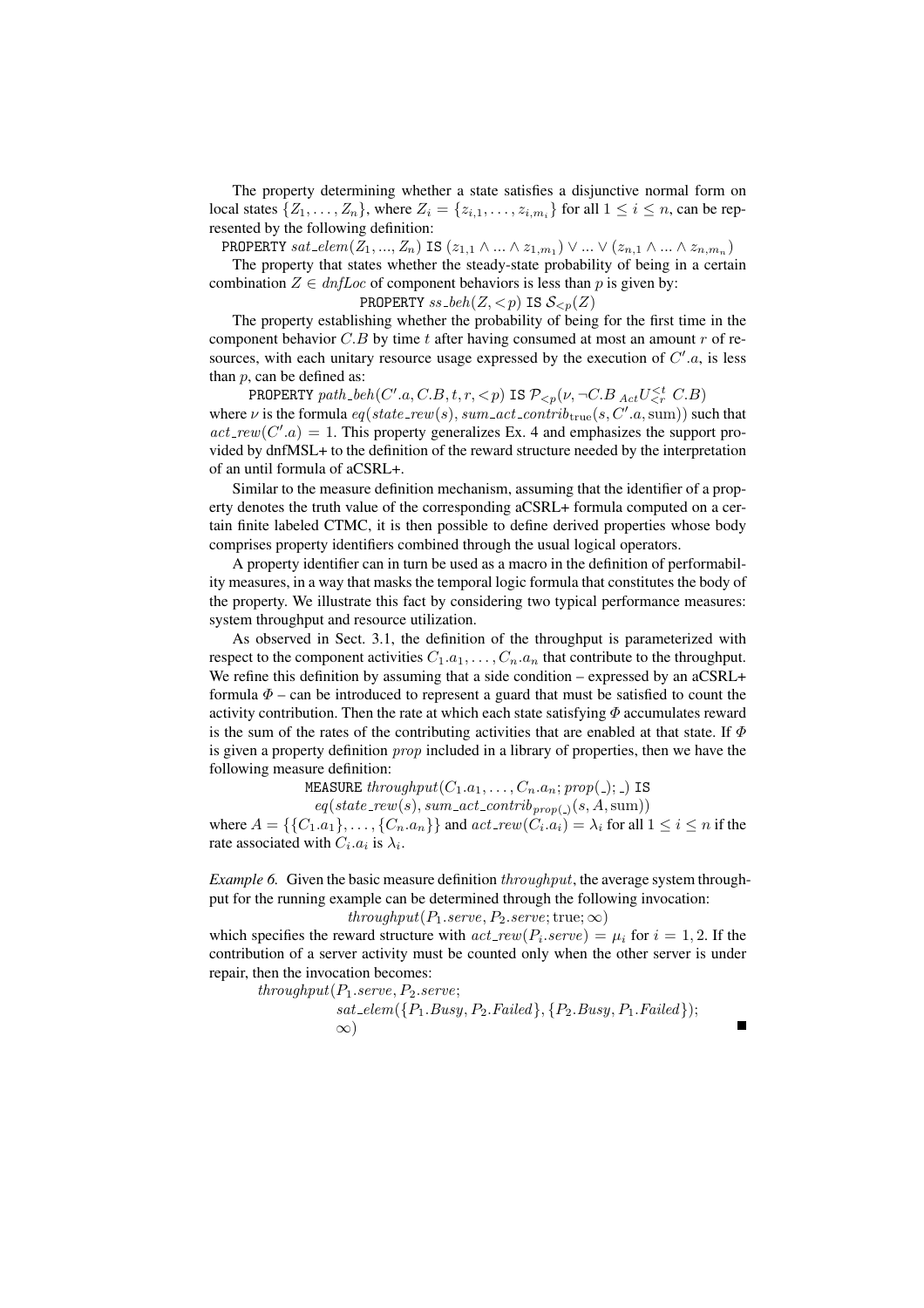In the case of the utilization of a resource, as seen in Sect. 3.1 we have to specify the set of component activities  $C_1.a_1, \ldots, C_n.a_n$  modeling the utilization of that resource, while a unit reward is transparently associated with each state in which this activity is enabled. As in the case of the system throughput, we enrich the definition by adding a side condition:

MEASURE utilization $(C_1.a_1, \ldots, C_n.a_n; prop(.); )$  IS

 $eq(state\_rew(s), choose\_act\_contrib_{prop(.)}(s, A, sum, min))$ where  $A = \{\{C_1, a_1\}, \dots, \{C_n, a_n\}\}\$  and  $act\_rew(C_i.a_i) = 1$  for all  $1 \le i \le n$ .

*Example 7.* The utilization of server  $P_1$  by time t is specified as follows:

utilization( $P_1.\text{serve};$ true; [0, t])

Assume to be interested in counting the use of  $P_1$  only if the probability of observing a subsequent  $P_1$  failure by time  $t'$  after having been used at most r times is less than p. In this case, the invocation of the basic measure definition utilization becomes:

 $utilization(P_1.serve; path\_beh(P_1.serve, P_1.Failed, t', r, < p); [0, t])$ 

An interesting set of measure definitions refers to the problem of determining the probability of being in specific component behaviors. In this case, it should be enough for the modeler to specify these component behaviors in terms of  $Z \in \text{dnfLoc:}$ 

MEASURE  $beh\_prob(Z; Z; _-)$  IS

 $eq(state\_rew(s), choose\_lstate\_contrib_z(s, Z, min, min))$ 

such that  $\text{lstate\_rew}(z) = 1$  when z is one of the component behaviors occurring in Z.

*Example 8.* The probability on the long run of being in a state in which both servers are under repair or both servers are idle is determined by taking:

 $Z = \{ \{P_1.Failed, P_2.Failed\}, \{P_1.Idle, P_2.Idle\} \}$ 

and then by using the invocation  $beh\_prob(Z;Z;\infty)$ .

The measure beh prob can be generalized to express more complex measures like: MEASURE  $beh\_prob(Z; prop(.); )$  IS

 $eq(state\_rew(s), choose\_lstate\_contrib_{prop(\_)}(s, Z, \min, \min))$ 

The measure above quantifies the probability of being in states satisfying the property  $prop($ ) and including a combination of component behaviors occurring in Z.

*Example 9.* Consider the probability of being in the component behavior  $P_1$ . Failed at time t, provided that with probability less than p we observe again action  $P_1$  fail by  $n$  time units while accumulating a number of arrivals less than  $r$ . The value is given by: beh prob $(P_1.Failed; path_beh(Arrivals, arrive, P_1.fail, n, r, < p);t)$ 

Now, consider an extension in which a failure state  $P_1$ . Failed is taken into account also in the case that the related steady-state probability of being in a total failure state – i.e., both servers are under repair – is less than  $q$ . In this case, the invocation becomes:

 $beh\_prob(P_1.Failed;$ 

path\_beh(Arrivals.arrive,  $P_1$ .fail,  $n, r, < p$ ) ∨  $ss\text{-}beh(\lbrace \lbrace P_1 \text{. Failed}, P_2 \text{. Failed} \rbrace \rbrace, \leq q);$  $t)$ 

Finally, the parameterization of the measure definition mechanism of dnfMSL+ can be further extended by assuming that each literal occurring in  $Z$  (resp.  $A$ ) is possibly associated with a real number expressing the reward contribution of the local state (resp. activity) to be used in the definition of function  $\textit{lstate\_rew}$  (resp.  $\textit{act\_rew}$ ).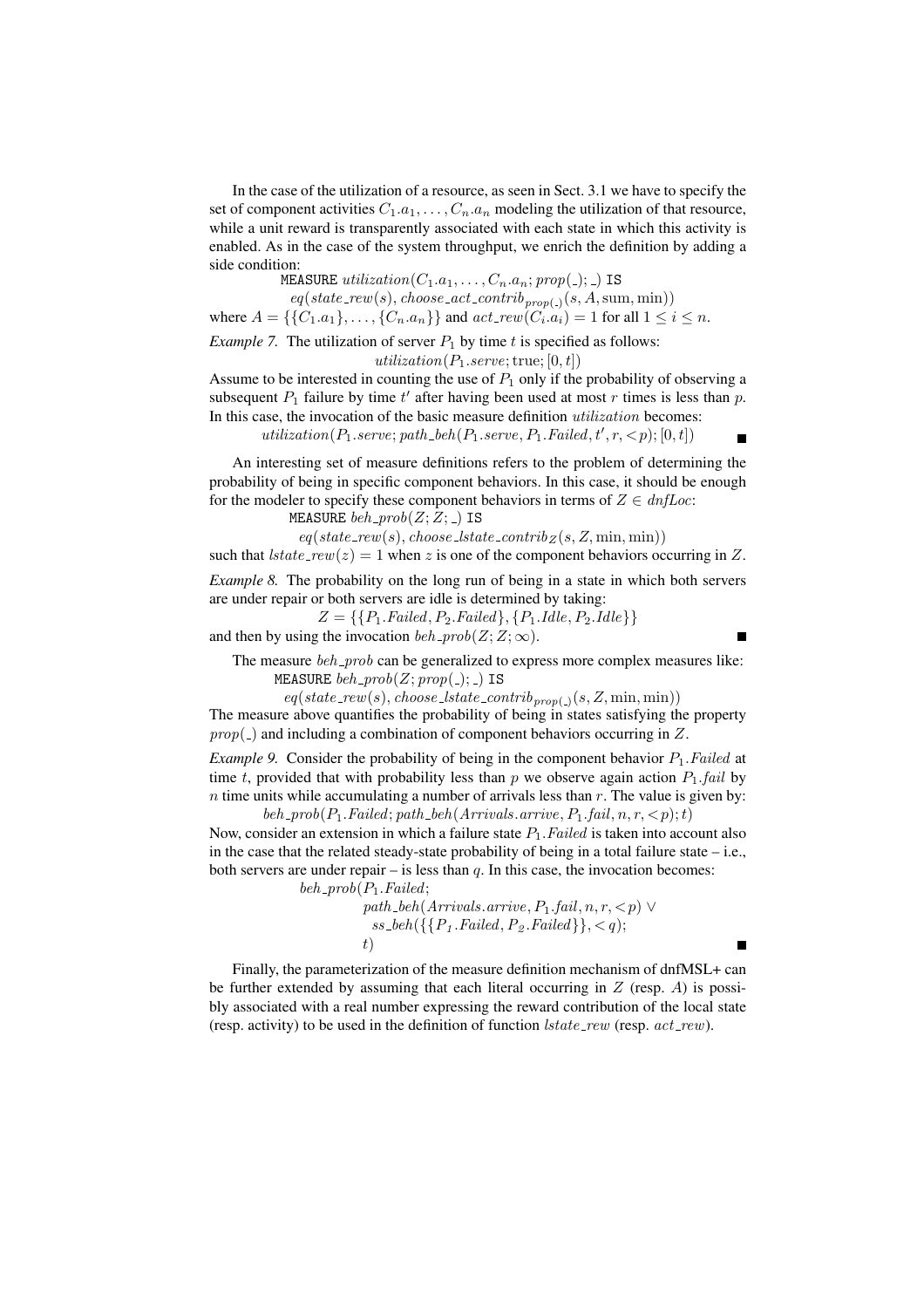For instance, the overall energy consumption with respect to the component behaviors  $C.B_1, \ldots, C.B_n$  is the sum of the probabilities of being in the various local states, each multiplied by a reward that describes the rate at which energy is consumed in that state. Hence, we extend the basic measure  $beh_{p}rob$  to derive the following measure:

MEASURE energy\_consumption( $C.B_1(l_1), C.B_2(l_2), \ldots, C.B_n(l_n);$ true; ) IS

beh \_prob( $C.B_1(l_1);$ true; \_) + ... + beh \_prob( $C.B_n(l_n);$ true; \_) where  $\text{lstate\_rew}(z) = l_i$  when  $z = C.B_i$  for some  $1 \leq i \leq n$ .

*Example 10.* Assuming that the energy consumed in the busy state is 50% more than the energy consumed in the failure state, while no energy is consumed in the idle state, the overall energy consumption with respect to server  $P_1$  in the interval  $[0, t]$  is given by the following invocation of the derived measure energy\_consumption:

energy\_consumption( $P_1$ .Idle(0),  $P_1$ .Busy(3),  $P_1$ .Failed(2); true; [0, t]).

 $\blacksquare$ 

## 5 Conclusion

In this paper, we have shown how to combine two orthogonal extensions of the logics CSRL and MSL in order to obtain UMSL, a unified measure specification language trading expressiveness and usability.

From the expressiveness standpoint, the core logic of UMSL – i.e., the combination of dnfMSL+ and aCSRL+ – offers interesting features.

On the one hand, the expressiveness gain with respect to MSL core logic is twofold. Firstly, the combinations of local states and activities that contribute to the reward structure are now formalized as more expressive propositional logic formulas in disjunctive normal form. Secondly, it is possible to add conditions stating that certain states are given certain rewards only if they satisfy temporal logic formulas expressed in aCSRL+.

On the other hand, observing that aCSRL+ inherits the same expressiveness as CSLlike stochastic logics [14, 3, 18], several examples of Sect.  $4$  – see Exs. 7 and  $9$  – show that UMSL supports the definition of nested, independent reward structures. This feature is not considered in other mechanisms proposed in the literature for the definition of reward structures in the setting of stochastic model checking [10, 19, 9, 17, 18].

To complete the expressiveness analysis, it would be interesting to compare UMSL with alternative mechanisms for the specification of performance measures, like, e.g., Performance Trees, which have been proved to be more expressive than CSL [20].

Finally, from the usability standpoint, we observe that the objective of the definition mechanisms presented in Sect. 4 is to manage both reward structures and logic operators as transparently as possible, especially through the macro mechanism used for derived definitions. In this way, while basic definitions represent a task for experts, their use within derived definitions should be affordable by non-specialists. Along this line of research, it would be interesting to employ the measure and property definition mechanisms of UMSL to define specification pattern systems inspired by, e.g., ProProST [13]. Indeed, since measure and property definition mechanisms of UMSL can be combined to realize nested patterns in a component-oriented fashion, we believe that UMSL-based specification patterns would help practitioners to apply in a correct and easy way model-checking techniques for the verification of the performability of component-based systems.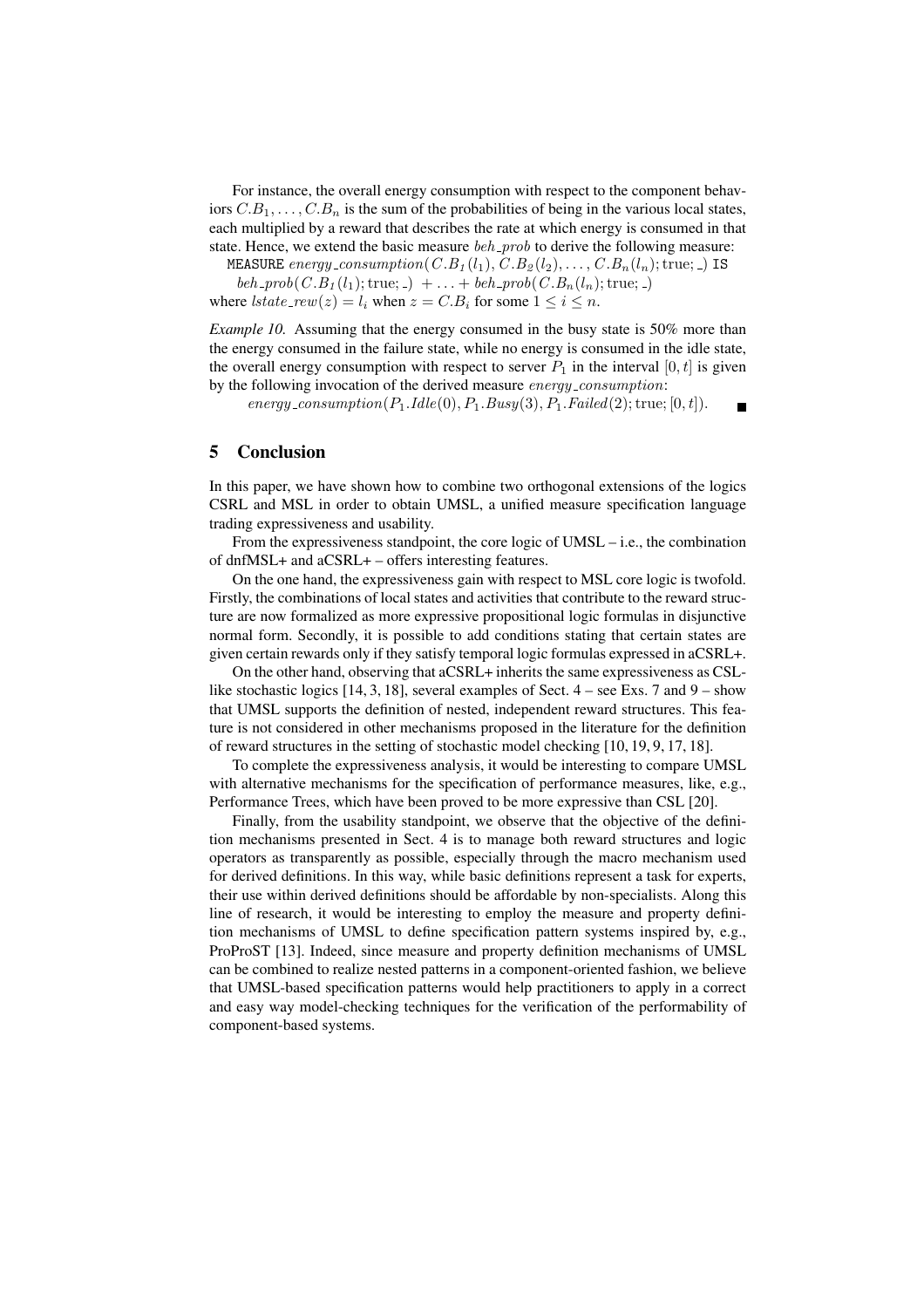Acknowledgment: This work has been funded by MIUR-PRIN project *PaCo – Performability-Aware Computing: Logics, Models, and Languages*.

#### References

- 1. A. Aldini and M. Bernardo, *"Mixing Logics and Rewards for the Component-Oriented Specification of Performance Measures"*, in Theoretical Computer Sc. 382:3–23, 2007.
- 2. A. Aldini, M. Bernardo, and F. Corradini, *"A Process Algebraic Approach to Software Architecture Design"*, Springer, 2010.
- 3. C. Baier, L. Cloth, B. Haverkort, H. Hermanns, and J.-P. Katoen, *"Performability Assessment by Model Checking of Markov Reward Models"*, in Formal Methods in System Design 36:1–36, 2010.
- 4. C. Baier, B. Haverkort, H. Hermanns, and J.-P. Katoen, *"On the Logical Characterisation of Performability Properties"*, in Proc. of the *27th Int. Coll. on Automata, Languages and Programming (ICALP 2000)*, Springer, LNCS 1853:780–792, 2000.
- 5. C. Baier, B. Haverkort, H. Hermanns, and J.-P. Katoen, *"Model-Checking Algorithms for Continuous-Time Markov Chains"*, in IEEE Trans. on Software Eng. 29:524–541, 2003.
- 6. C. Baier and J.-P. Katoen, *"Principles of Model Checking"*, MIT Press, 2008.
- 7. M. Bernardo and J. Hillston, eds., *"Formal Methods for Performance Evaluation"*, Springer, LNCS 4486, 2007.
- 8. E. Brinksma, H. Hermanns, and J.-P. Katoen, eds., *"Lectures on Formal Methods and Performance Analysis"*, Springer, LNCS 2090, 2001.
- 9. T. Courtney, D. Daly, S. Derisavi, S. Gaonkar, M. Griffith, V. Lam, and W. Sanders, *"The Mobius Modeling Environment: Recent Developments" ¨* , in Proc. of the *1st Int. Conf. on Quantitative Evaluation of Systems (QEST 2004)*, IEEE-CS Press, pp. 328–329, 2004.
- 10. G. Clark and J. Hillston, *"Towards Automatic Derivation of Performance Measures from PEPA Models"*, in Proc. of the *12th UK Performance Engineering Workshop*, 1996.
- 11. R. De Nicola, J.-P. Katoen, D. Latella, M. Loreti, and M. Massink, *"Model Checking Mobile Stochastic Logic"*, in Theoretical Computer Science 382:42–70, 2007.
- 12. R. De Nicola and F. Vaandrager, *"Action Versus State Based Logics for Transition Systems"*, in Proc. of the *LITP Spring School on Theoretical Computer Science*, Springer, LNCS 469:407–419, 1990.
- 13. L. Grunske, *"Specification Patterns for Probabilistic Quality Properties"*, in Proc. of the *30th Int. Conf. on Software Engineering (ICSE 2008)*, ACM Press, pp. 31–40, 2008.
- 14. H. Hermanns, J.-P. Katoen, J. Meyer-Kayser, and M. Siegle, *"Towards Model Checking Stochastic Process Algebra"*, in Proc. of the *2nd Int. Conf. on Integrated Formal Methods (IFM 2000)*, Springer, LNCS 1945:420–439, 2000.
- 15. H. Hermanns, J.-P. Katoen, J. Meyer-Kayser, and M. Siegle, *"Model Checking Stochastic Process Algebra"*, Technical Rep. IMMD7-2/00, University of Erlangen-Nürnberg, 2000.
- 16. R.A. Howard, *"Dynamic Probabilistic Systems"*, John Wiley & Sons, 1971.
- 17. J.-P. Katoen, M. Khattri, and I.S. Zapreev, *"A Markov Reward Model Checker"*, in Proc. of the *2nd Int. Conf. on Quantitative Evaluation of Systems (QEST 2005)*, IEEE-CS Press, pp. 243–244, 2005.
- 18. M. Kwiatkowska, G. Norman, and D. Parker, *"Stochastic Model Checking"*, in *Formal Methods for Performance Evaluation*, Springer, LNCS 4486:220–270, 2007.
- 19. W. Obal and W. Sanders, *"State-Space Support for Path-Based Reward Variables"*, in Performance Evaluation 35:233–251, 1999.
- 20. T. Suto, J.T. Bradley, and W.J. Knottenbelt, *"Performance Trees: Expressiveness and Quantitative Semantics"*, in Proc. of the *4th Int. Conf. on the Quantitative Evaluation of Systems (QEST 2007)*, IEEE-CS Press, pp. 41–50, 2007.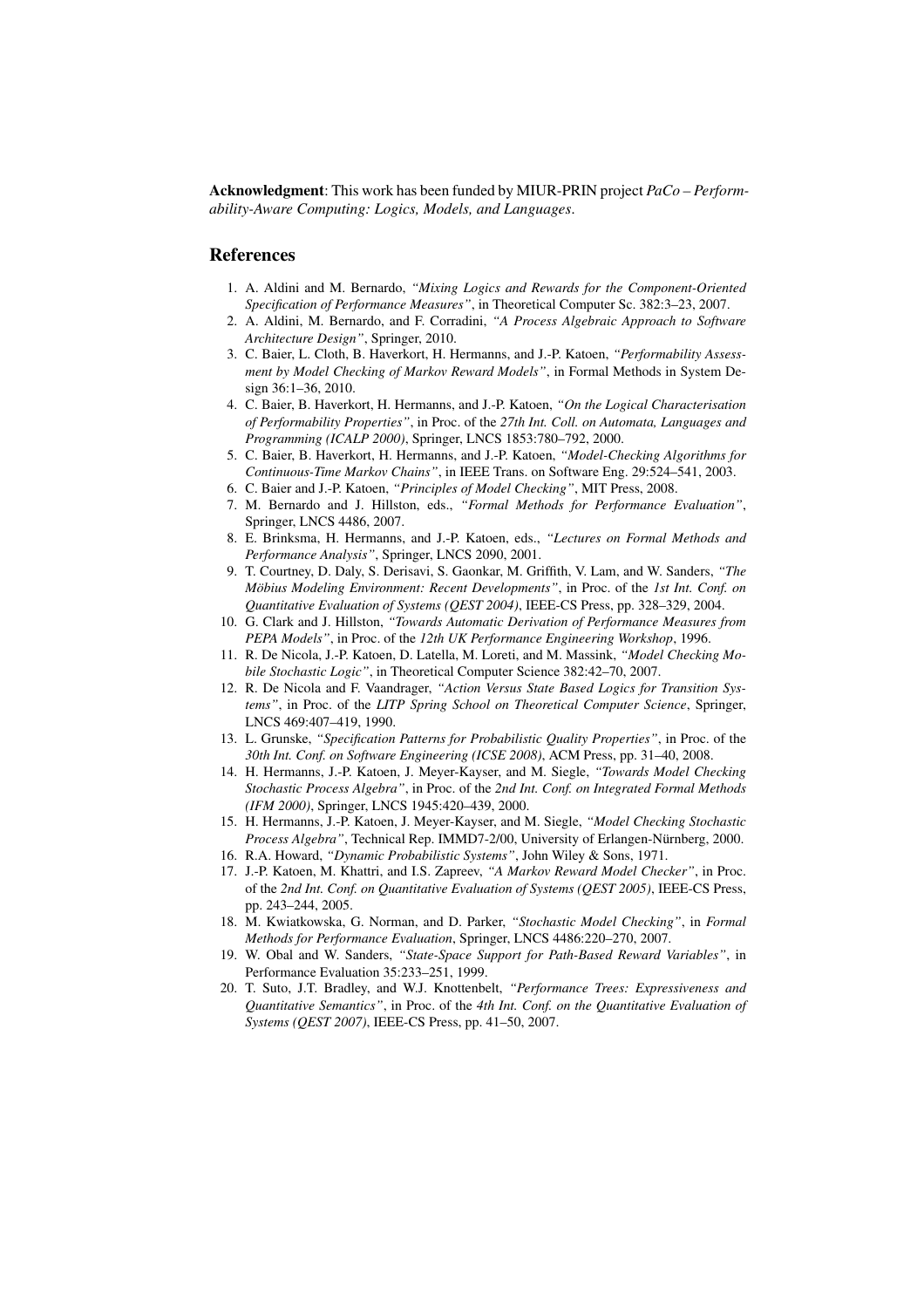#### A Model Checking Support for UMSL

For completeness, we discuss the model-checking algorithms that are needed to solve the formulas of UMSL. We first present a least fixed-point characterization of the two forms of the until operator (for non-infinite time and reward bounds) of aCSRL by combining previous work on aCSL [14] and CSRL [4, 3]. Let  $s \in S$  be a state,  $t, r \in \mathbb{R}_{\geq 0}$  be time and reward bounds, respectively, and  $k = \min\{t, \frac{r}{\rho(s)}\}$ . Note that  $k$  depends on  $s$ ,  $t$ , and  $r$ ; however, the value of  $k$  will be clear from the context in the following. Given states  $s, s' \in S$  and set  $A \subseteq Act$  of actions, we let  $\mathbf{R}_{\mathcal{A}}(s, s') =$  $\sum_{a \in A} \{ |\lambda \in \mathbb{R}_{>0} \mid s \xrightarrow{a,\lambda} \mathcal{M} s' | \}$ . Let  $\Phi_1$ ,  $\Phi_2$  be aCSRL formulas and  $\mathcal{A} \subseteq Act$ . We

use 
$$
p(s, t, r)
$$
 to denote the probability:  
\n
$$
Prob_s^{\mathcal{M}} \{ \omega \in Path^{\mathcal{M}} \mid \omega \models_{\mathcal{M}} \Phi_1 \mathcal{A} U_{\leq r}^{
$$

The probabilities  $p(s, t, r)$  are obtained from the least solution in the interval [0, 1] of the following integral equation system:

- if 
$$
s \models_M \neg \Phi_1 \land \Phi_2
$$
, then  $p(s, t, r) = 1$ ;  
\n- if  $s \models_M \Phi_1 \land \neg \Phi_2$ , then  $p(s, t, r) =$   
\n
$$
\int_0^k e^{-E(s) \cdot x} \sum_{s' \in S} \mathbf{R}_{\mathcal{A}}(s, s') \cdot p(s', t - x, r - \rho(s) \cdot x) dx
$$
\n- otherwise  $p(s, t, r) = 0$ .

Let  $A_1, A_2 \subseteq Act$ . We use  $p'(s, t, r)$  to denote the probability:

$$
Prob^{\mathcal{M}}_{s}\{\omega \in Path^{\mathcal{M}} \mid \omega \models_{\mathcal{M}} \Phi_{1\mathcal{A}_{1}}U_{\leq r}^{\leq t} \mathcal{A}_{2}\Phi_{2}\}
$$

The probabilities  $p'(s,t,r)$  are obtained from the least solution in the interval [0, 1] of the following integral equation system:

- if 
$$
s \models_M \Phi_1
$$
 then  $p'(s, t, r) =$   
\n
$$
\int_0^k e^{-E(s) \cdot x} \cdot (\sum_{s' \models_M \Phi_2} \mathbf{R}_{\mathcal{A}_2}(s, s') + \sum_{s' \models_M \Phi_1} \mathbf{R}_{\mathcal{A}_1}(s, s') \cdot p'(s', t - x, r - \rho(s) \cdot x)
$$
\n
$$
- \sum_{s' \models_M \Phi_1 \land \Phi_2} \mathbf{R}_{\mathcal{A}_1 \cap \mathcal{A}_2}(s, s') \cdot p'(s', t - x, r - \rho(s) \cdot x)) dx ;
$$

- otherwise 
$$
p(s, t, r) = 0
$$
.

After having described a UMSL formula to be used within a performance evaluation process, it remains to resolve the formula on the CTMC modeling the system in order to extract the performance indices of interest. The division of UMSL formulas into two types, namely dnfMSL+ and aCSRL+, calls for two different approaches. On the one hand, a formula of dnfMSL+ is used to assign rewards to individual states of the CTMC. On the other hand, a formula of aCSRL+ identifies a set of states of the CTMC, namely the set of states which satisfy the formula. In this section, we describe a method for the model checking of aCSRL+ formulas in order to compute such state sets.

As in traditional approaches for model checking branching-time temporal logic formulas (see [6]), we proceed bottom-up within the parse tree of the aCSRL+ formula;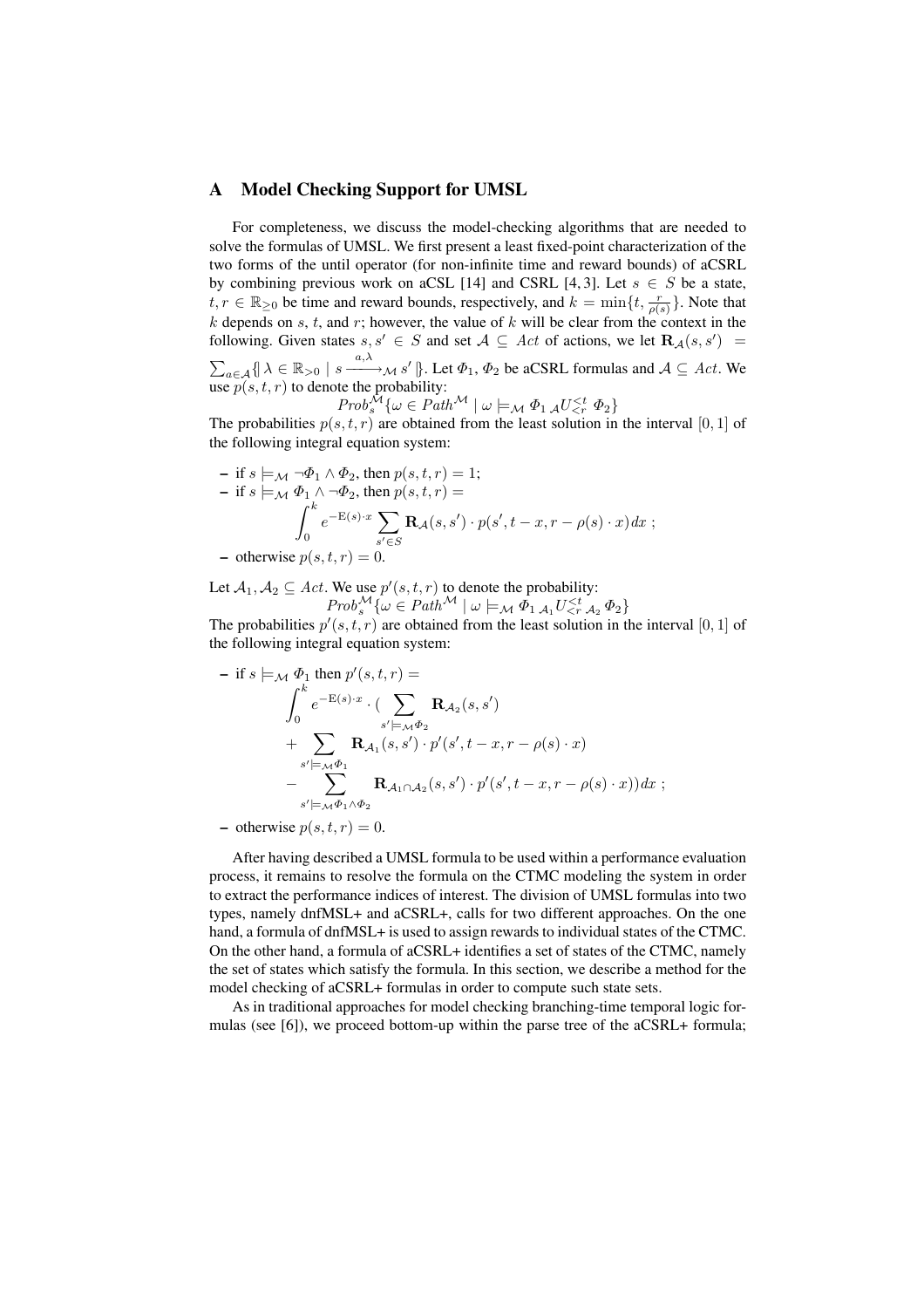therefore, when considering a given aCSRL+ formula, we assume that the set of states of its subformulas have been computed. In the context of aCSRL+, observe that, through dnfMSL+, formulas can include additional references to aCSRL+ subformulas compared to previous stochastic temporal logics such as CSL or CSRL. For example, a property  $\Phi$  of the form:

 $\mathcal{P}_{\bowtie p}(\textit{eq}(\textit{state\_rew}(s), \textit{sum\_lstate\_contrib}_{\Phi_1}(s, Z, \textit{af})), \Phi_2|_{\mathcal{A}_1} U^{$ has three aCSRL+ subformulas, namely  $\Phi_1$ , which is used within a dnfMSL+ formula to identify which states should be assigned (possibly non-zero) rewards, and  $\Phi_2$  and  $\Phi_3$ , which have the standard role within the path formula  $\Phi_2 A_1 U_{\leq r}^{t} A_2 \Phi_3$ . Hence, in order to obtain the set of states satisfying  $\Phi$ , we first compute the sets  $Sat^{\mathcal{M}}(\Phi_i)$  of states satisfying  $\Phi_i$ , for  $i \in \{1, 2, 3\}$ .

We now describe briefly model-checking algorithms for aCSRL, which we will subsequently use as a basis for our model-checking algorithms for aCSRL+. The Boolean operators and the operators  $\mathcal{S}_{\bowtie p}(\Phi)$ ,  $\mathcal{E}_{J}(\Phi)$ ,  $\mathcal{E}_{J}(\Phi)$ , and  $\mathcal{C}_{J}^{I}(\Phi)$  are independent of actions (given the computation of  $Sat^{\mathcal{M}}(\Phi)$ ), and can be handled as for CSL and CSRL [3]. Furthermore, the operator  $\mathcal{P}_{\bowtie p}(\Phi_1 \vert_{\mathcal{A}} U_{\leq r}^{\leq t} | \Phi_2)$  can be handled as for CSRL if  $\mathcal{A} = Act$ . Similarly, formulas of the form  $P_{\bowtie p}(\phi_1 A U_{\leq \infty}^{\leq t} \phi_2)$  and  $P_{\bowtie p}(\phi_1 A_1 U_{\leq \infty}^{\leq t} A_2 \phi_2)$  can be handled as for aCSL [14]. Formulas of the form  $\mathcal{P}_{\bowtie p}(\phi_1 A U_{\leq r}^{\leq \infty} \phi_2)$  and of the form  $\mathcal{P}_{\bowtie p}(\Phi_1 \vert_{\mathcal{A}_1} U_{\leq r}^{\leq \infty} \vert_{\mathcal{A}_2} \Phi_2)$  can be subject to the duality result of [3], followed by an application of the aCSL model-checking algorithm [14].

In the case of general aCSRL formulas of the form  $\mathcal{P}_{\bowtie p}(\Phi_1 |_{\mathcal{A}} U_{\leq r}^{\leq t} | \Phi_2)$  and of the form  $\mathcal{P}_{\bowtie p}(\Phi_{1,A_1}U \leq t A_2 \Phi_2)$ , we follow the approach of applying to models *with* actionlabeled transitions verification techniques developed for models *without* actions [12]. This approach was adapted to action-based extensions of CSL in [15, 11]. We first define a *state-labeled CTMC S* as a tuple  $(S, T, AP, L)$ , where S is a set of states,  $T \subseteq S \times$  $\mathbb{R}_{>0} \times S$  is a finitely branching transition relation, AP is a set of atomic propositions, and L :  $S \rightarrow 2^{AP}$  is a state labeling function. A state-labeled CTMC, together with a reward structure  $\eta : S \to \mathbb{R}_{\geq 0}$  and a CSRL formula, can be used as input to the standard CSRL model-checking algorithm [3].

Let  $\mathcal{M} = (S, T, L, N, Loc, Act)$  be a labeled CTMC. We now define a statelabeled CTMC corresponding to  $M$ , for which information regarding actions is encoded within states (and their labels). We define  $\mathcal{S}_{\mathcal{M},\Phi_1,\Phi_2}$  to be the state-labeled CTMC  $(S, T, AP, L)$  such that:

 $- S = \{ (s, a) \in (S \times A) \mid \exists \lambda \in \mathbb{R}_{>0}, s' \in S, (s', a, \lambda, s) \in T \} \cup \{ (s, \bot) \mid s \in S \};$  $\mathsf{T} = \{ ((s, a), \lambda, (s', a')) \mid (s, a', \lambda, s') \in T \};$  $- AP = Loc^N ∪ Act ∪ {Φ₁, Φ₂};$ <br>  $- L(s, a) = L(s) ∪ {a} ∪ ∪_{i ∈ {1, 2}, s |= MΦ_i} {Φ_i}$  for all  $(s, a) ∈ S$ .

Furthermore, for a reward structure  $\rho$  associated with M, we let  $\eta$  be the reward structure associated with  $\mathcal{S}_{\mathcal{M}, \Phi_1, \Phi_2}$  such that  $\eta(s, a) = \rho(s)$  for each  $(s, a) \in \mathsf{S}$ .

When considering "until" formulas, the standard (not action-based) CSRL modelchecking algorithm applied to a state-labeled S consists in deciding whether  $s \models_{\mathcal{S}}$  $\mathcal{P}_{\bowtie p}(\varPhi_1' \; U^{ for each state  $(s,a) \in \mathsf{S}$  and some CSRL formulas  $\varPhi_1'$  and  $\varPhi_2',$  where$  $\models_S$  is the standard semantics of CSRL [3] with respect to S. Given an aCSRL formula  $\Phi$  $\exists \varepsilon$  is the standard semantics of CSRL [5] with respect to 3. Given an aCSRL formula  $\varPhi$  and  $\mathcal{A} \subseteq Act$ , let  $\Phi^{\mathcal{A}, \perp} = \Phi \wedge (\perp \vee \bigvee_{a \in \mathcal{A}} a)$  and let  $\Phi^{\mathcal{A}} = \Phi \wedge \bigvee_{a \in \mathcal{A}} a$ . Then the